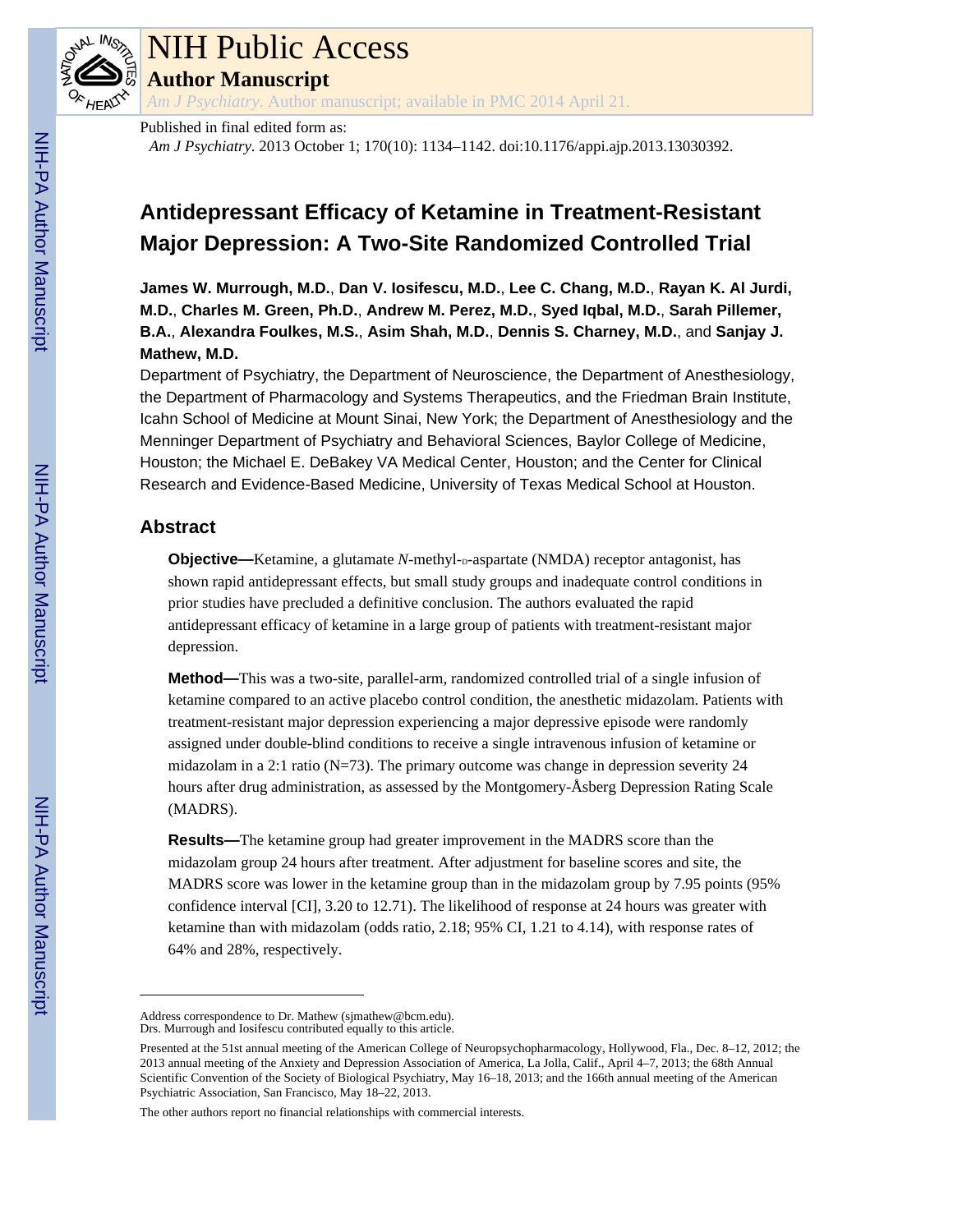**Conclusions—**Ketamine demonstrated rapid antidepressant effects in an optimized study design, further supporting NMDA receptor modulation as a novel mechanism for accelerated improvement in severe and chronic forms of depression. More information on response durability and safety is required before implementation in clinical practice.

> Major depressive disorder is among the most disabling illnesses worldwide (1). A substantial proportion of patients do not achieve a clinically meaningful benefit despite multiple antidepressant trials and augmentation strategies (2, 3). Treatment-resistant major depression, defined as an insufficient response to at least two adequate antidepressant treatments, is associated with low rates of improvement with currently available antidepressant treatments (3, 4), and an intervention for refractory cases is thus an important unmet clinical need. Treatments that exert rapid antidepressant effects are a complementary unmet need, as the usual lag time to therapeutic effect is  $4-12$  weeks if patients show a response (2). Modulation of monoamine neurotransmitter systems (e.g., norepinephrine, dopamine, or serotonin) is the pharmacological mechanism underlying almost all current antidepressant agents, likely accounting for their similar efficacy and therapeutic time course (5). Therefore, engaging novel molecular targets outside of the monoamine system will likely be required in order to engender a clinically meaningful advance in depression therapeutics (6, 7).

> Converging evidence from in vivo brain imaging studies, postmortem investigations, and gene expression studies implicates abnormalities in glutamatergic signaling in the pathophysiology of major depressive disorder (8–10). Ketamine—a glutamate *N*-methylaspartate (NMDA) receptor antagonist—was associated with rapid antidepressant effects in patients with major depressive disorder (including treatment-resistant major depression) in several small studies and case reports (11–15). Antidepressant activity was observed within hours of a single subanesthetic intravenous infusion, representing a potential paradigm shift in therapeutic approaches for major depressive disorder. Methodological limitations of prior studies, however, including small study groups and the use of a crossover design with an inert placebo control condition (11, 12), precluded definitive conclusions regarding ketamine's antidepressant efficacy. Identifying an appropriate control condition for testing the rapid antidepressant effects of ketamine has been particularly challenging since transient psychoactive effects associated with ketamine have the potential to undermine the integrity of the study blind.

> We designed the present study to test the rapid antidepressant efficacy of ketamine in a relatively large group of subjects with treatment-resistant major depression, using an active placebo control condition (i.e., the anesthetic benzodiazepine midazolam) to optimize blinding and mitigate the influence of nonspecific factors on antidepressant outcome. We hypothesized that ketamine would be superior to midazolam in improving depressive symptoms 24 hours following a single infusion. The primary outcome at 24 hours was chosen to reflect a potential rapid antidepressant effect while avoiding any overlap with the expected transient psychoactive effects of ketamine or midazolam.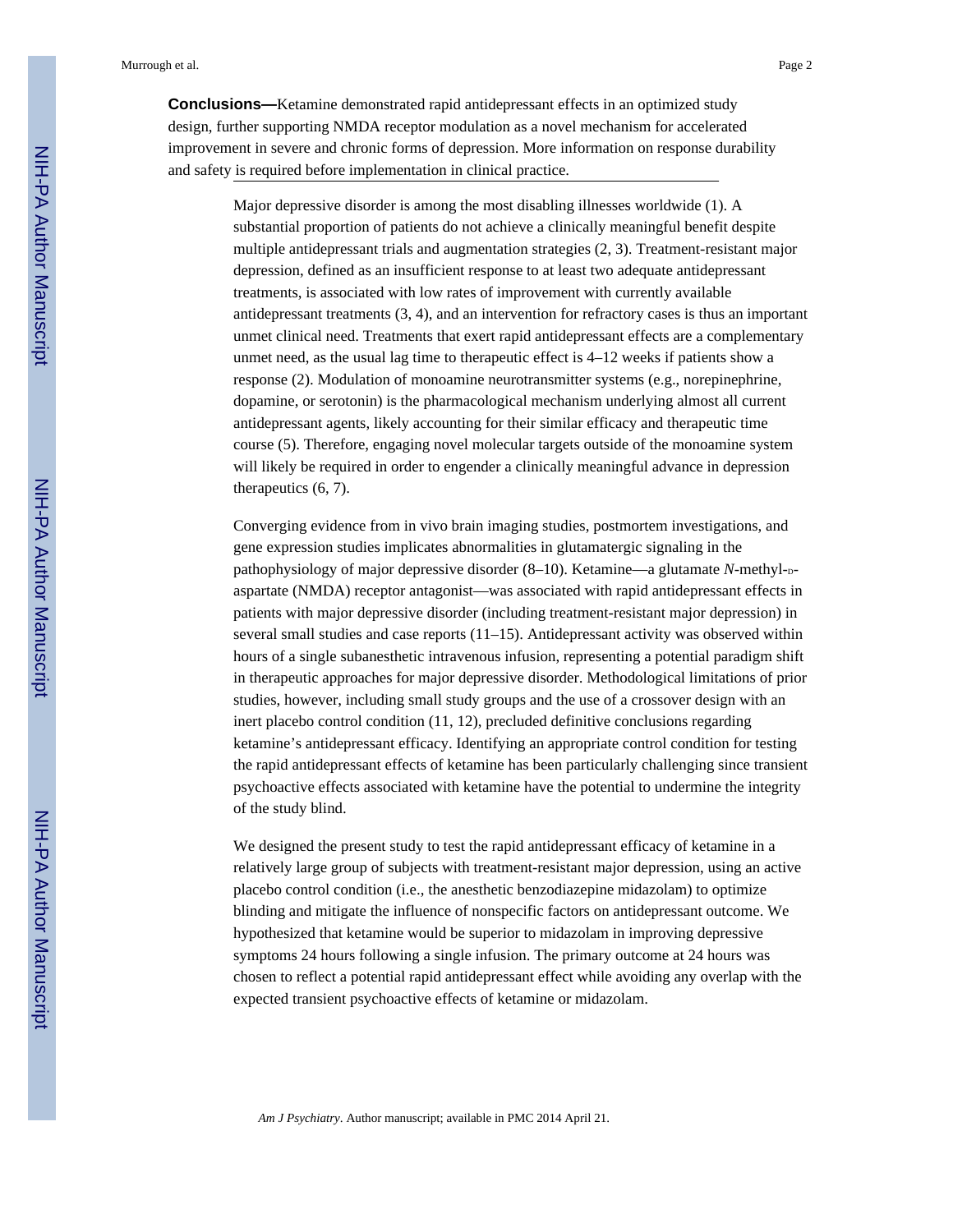#### **Method**

#### **Study Design and Patients**

The study enrolled patients at two academic sites, Baylor College of Medicine and Icahn School of Medicine at Mount Sinai, between November 2010 and August 2012. Patients were eligible to participate if they were 21 to 80 years of age, had a primary diagnosis of major depressive disorder as assessed with the Structured Clinical Interview for DSM-IV— Patient Edition (16), and had an inadequate response to at least three therapeutic trials of an antidepressant according to the criteria of the Antidepressant Treatment History Form (17). The form was completed by a study psychiatrist using all available information from the patient report, information provided by a family member or caretaker, pharmacy records, and medical records. Additional study inclusion criteria included a history of at least one previous major depressive episode prior to the current episode (recurrent major depressive disorder) or the combination of a chronic major depressive episode (at least 2 years' duration) and a score of 32 or greater on the Inventory of Depressive Symptomatology— Clinician Rated (18) at screening and within 24 hours of infusion. Patients were excluded if they had a lifetime history of a psychotic illness or bipolar disorder, alcohol or substance abuse in the previous 2 years, unstable medical illness, serious and imminent suicidal or homicidal risk, or a score less than 27 on the Mini-Mental State Examination (19) or if they were taking contraindicated medications. Each patient had a physical examination, routine hematologic and biochemical tests, urine toxicology measurements, and an electrocardiogram (ECG) to detect unstable medical illness or substance use.

The institutional review boards at both participating sites approved the study. After complete description of the study to the subjects, written informed consent was obtained.

#### **Study Procedures**

The study patients were free of concomitant antidepressants and other psychotropic medications for the duration of the study with the exception of a stable dose of a nonbenzodiazepine hypnotic (e.g., zolpidem, 10 mg nightly). The protocol required patients to be drug free prior to the infusion, for at least 4 weeks for patients who were taking fluoxetine and for at least 1 week for those taking other medications.

Randomly assigned in a 2:1 ratio, the patients received a single intravenous infusion of ketamine hydrochloride (0.5 mg/kg) or midazolam (0.045 mg/kg) infused over 40 minutes. Selection of midazolam—a short-acting benzodiazepine and anesthetic agent—as the control condition was based in part on pharmacokinetic characteristics similar to those of ketamine: fast onset of action and short elimination half-life (20). We sought to provide an anesthetic agent as a control condition that would mimic ketamine in terms of the time course of nonspecific behavioral effects (e.g., sedation, disorientation). The selected midazolam dose of 0.045 mg/kg is considered equipotent to 0.5 mg/kg of ketamine (21). The study research pharmacist prepared sealed envelopes that contained the drug identity; all other study personnel, including investigators, anesthesiologists, raters, patients, and data analysts, were masked to treatment assignment.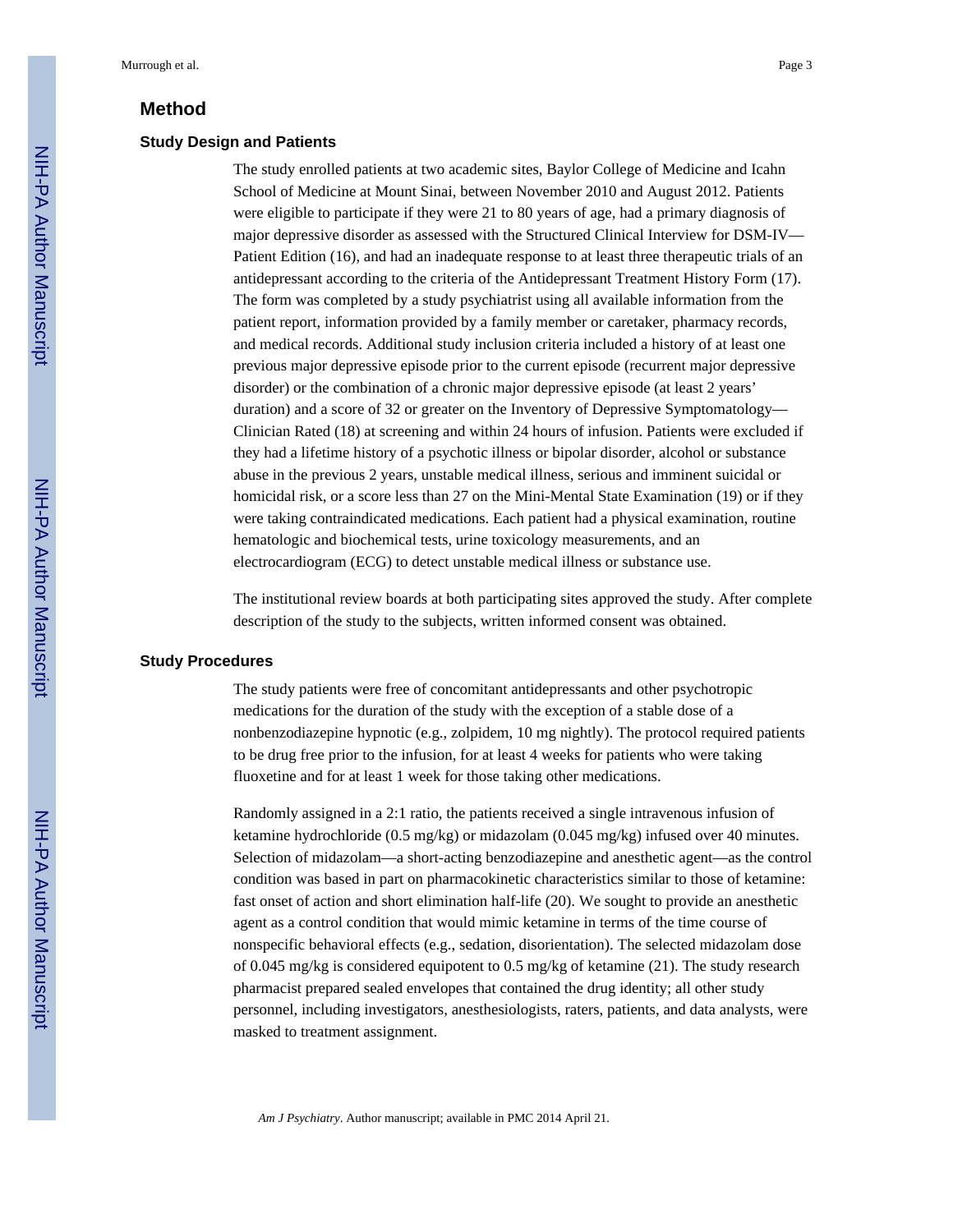Following admission to a clinical research unit and an overnight fast, an indwelling catheter was placed in the antecubital vein of the nondominant arm, and pulse, blood pressure, digital pulse oximetry, and ECG monitoring were instituted, according to procedures previously described (13, 22). A trained rater conducted symptom ratings during the infusion and for 240 minutes following the start of the infusion. Patients were discharged from the research unit 24 hours after the infusion and received outpatient evaluations 48 hours, 72 hours, and 7 days postinfusion. The patients were instructed to abstain from psychotropic medications and to abstain from substances of abuse and alcohol while at home. Nonresponders were considered patients with less than 50% improvement from baseline in the score on the Montgomery-Åsberg Depression Rating Scale (MADRS) (23). As directed by the protocol, we stopped following the nonresponders 7 days after the infusion. Responders were followed biweekly until relapse or for an additional 4 weeks, whichever came sooner.

#### **Outcomes**

The primary outcome was reduction in depression severity as assessed on the clinicianadministered MADRS (23) 24 hours following infusion. Trained raters, who were not involved in the infusion-day procedures and who were unaware of treatment-group assignment and infusion-related side effects, performed clinical assessments for the primary outcome at 24 hours and subsequent evaluations. The raters were experienced research staff extensively trained in the use of the instruments, and the MADRS rating conventions were pilot tested in prior ketamine studies in treatment-resistant major depression (13, 22). The two primary raters at each site achieved a high level of interrater reliability, 0.988.

Prior studies suggest that the peak antidepressant effects of ketamine occur within 24 hours of administration (12, 13). We selected the 24-hour change in depression severity as the primary endpoint for the current study because the interval after infusion was considered long enough that acute sedating and other side effects were not likely to be contributory. The interval was sufficiently short such that the individuals who showed substantial mood improvement were unlikely to have already relapsed. Secondary outcomes included the MADRS response rate (defined as a reduction in the baseline score by 50% or more), change in score on the Quick Inventory of Depressive Symptomatology—Self-Report (24), scores on the Clinical Global Impression (CGI) severity and improvement measures (25), and durability of benefit for up to 7 days following infusion.

We recorded general adverse events, dissociative states, and psychotomimetic side effects at regular intervals throughout the study, using the Patient Rated Inventory of Side Effects (26), the Clinician-Administered Dissociative States Scale (27), and the Brief Psychiatric Rating Scale positive symptom subscale (28), respectively.

#### **Statistical Analysis**

Power estimates for continuous MADRS scores and dichotomous response outcomes each assumed a two-tailed alpha level of 0.05. Conservative effect size estimates, Cohen's d=0.71 for MADRS scores and response rates of 60% versus 15% for ketamine and midazolam, respectively, were derived from previous reports (11, 12). A planned study group of 72 patients randomly assigned in a 2:1 ratio (ketamine versus midazolam) provided 80% and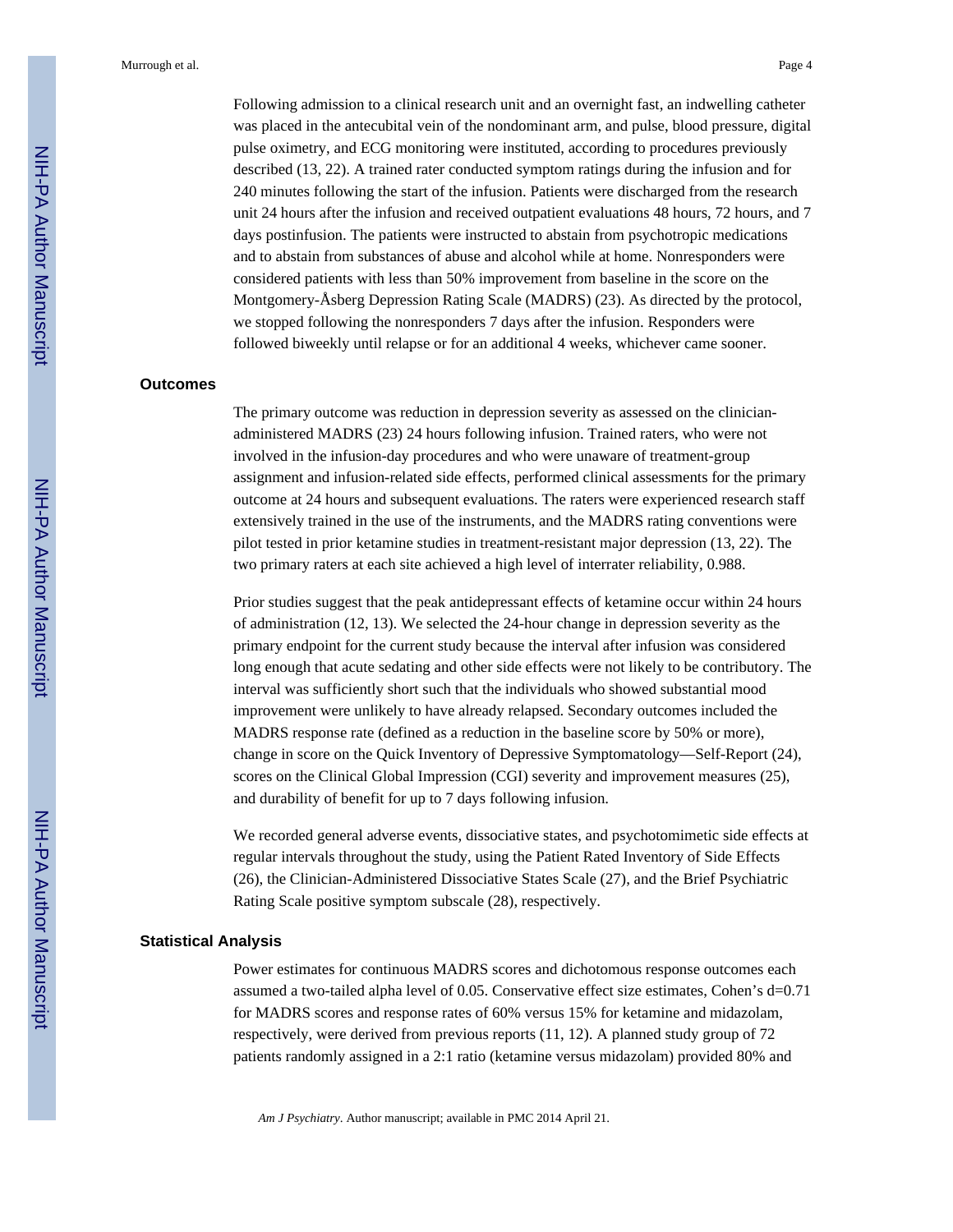96% power to detect a change in MADRS scores and response rates, respectively, at 24 hours as a function of treatment.

Modified intention-to-treat analyses included all randomly assigned patients with baseline measurement and at least one postbaseline measurement. Sensitivity analyses evaluated the robustness of conclusions in relation to missing data. We used general linear modeling (with the Proc Mixed function of SAS version 9.3 [SAS Institute, Cary, N.C.]) to examine MADRS scores at 24 hours as a function of treatment after controlling for baseline MADRS score and site. Exact logistic regression (Proc Logistic function, SAS version 9.3) evaluated response as a function of treatment group after adjustment for site.

Secondary analyses of scores on the Quick Inventory of Depressive Symptomatology and CGI severity and improvement scales employed general linear modeling and ordinal logistic regression (Proc Logistic, SAS), respectively, to evaluate treatment after adjustment for baseline measurements and site. Among the responders, general linear mixed modeling was used to evaluate the trajectory of change in the follow-up MADRS scores as a function of time, treatment, and the interaction of time and treatment. All statistical tests used a threshold of p 0.05 for significance. Safety and tolerability were analyzed with the use of descriptive statistics.

#### **Results**

#### **Study Participants**

Of 116 patients who completed informed consent procedures, 73 met all eligibility criteria and were randomly assigned to the study medications. Of these 73, all but one patient (assigned to the ketamine group) received a study medication and completed 24-hour assessments (as shown in Figure SF1 in the data supplement accompanying the online version of this article). Sixty-seven patients completed all assessments through postinfusion day 7.

The ketamine and midazolamgroups were wellmatched with respect to demographic and clinical characteristics. The patients were chronically depressed, had had relatively early illness onsets, and had moderate-to-severe symptom severity (Table 1).

#### **Primary Outcome**

Patients in the ketamine group had significantly greater improvement in the MADRS score at 24 hours than the midazolam group (Table 2). After adjustment for baseline scores and site, the mean MADRS score was lower in the ketamine group than in the midazolam group by 7.95 points (95% confidence interval [CI], 3.20 to 12.71), corresponding to a Cohen's d of 0.81. MADRS scores at 24 hours did not differ as a function of site (F=0.63, df=1, 70,  $p=0.43$ ).

#### **Secondary Outcomes**

**Additional 24-hour outcomes—**Consistent with the primary outcome, the likelihood of treatment response at 24 hours was greater for the ketamine group than for the midazolam group (odds ratio, 2.18; 95% CI, 1.21 to 4.14; p  $(0.006)$ ; the response rates were 64% and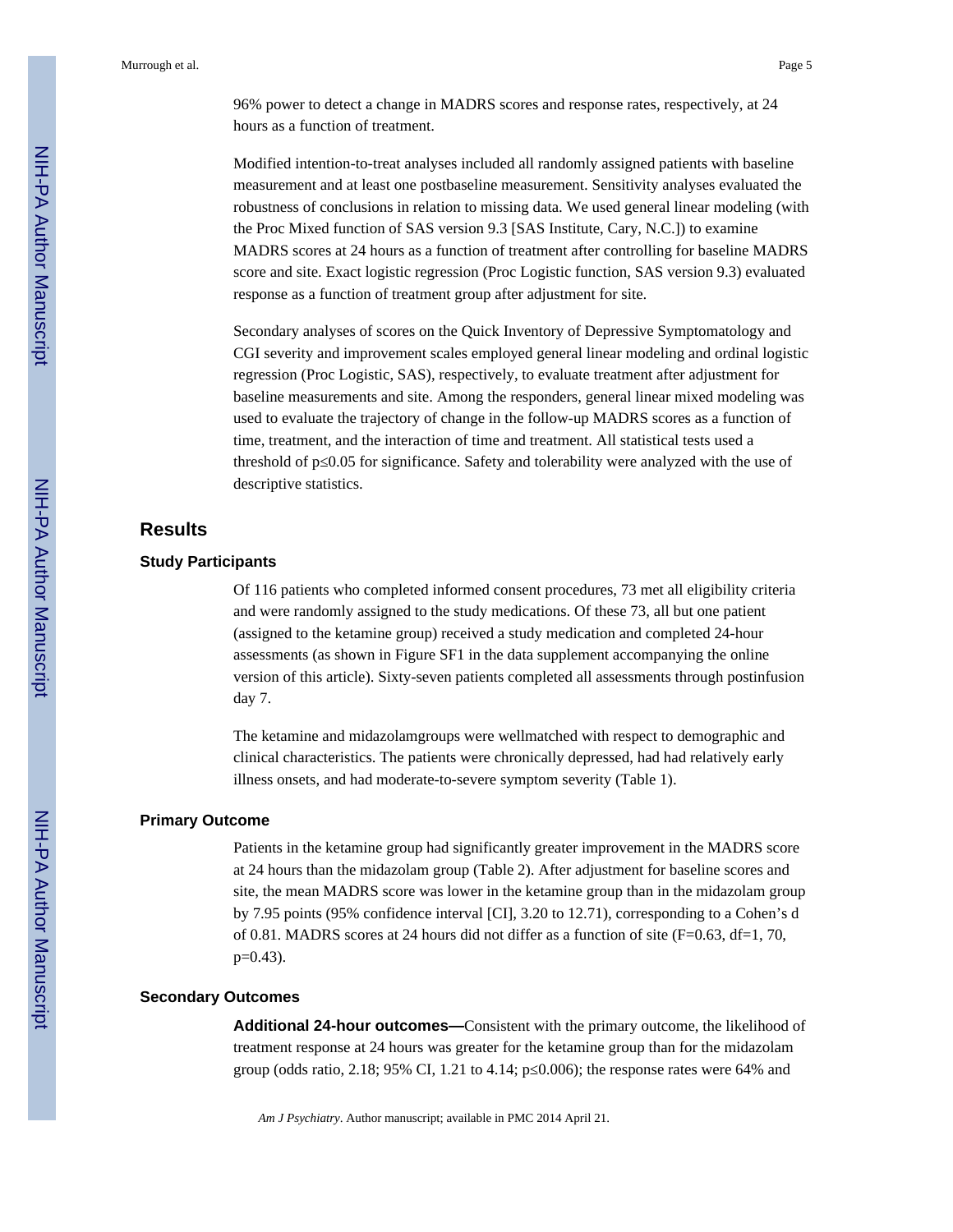Murrough et al. Page 6

28%, respectively. This represents a number needed to treat of 2.8. After adjustment for baseline scores and site, the mean score on the Quick Inventory of Depressive Symptomatology—Self-Report was lower in the ketamine group than in the midazolam group by 3.40 points (95% CI, 0.78 to 6.01; p 0.02), corresponding to a Cohen's d of 0.63 (Table 2). Responder status at 24 hours did not differ as a function of site (exact p=0.19). Ketamine also improved the odds of being rated as improved ormuch improved on the CGI improvement measure (odds ratio, 2.31;  $95\%$  CI, 1.25 to 4.66; p $\degree$ 0.004) and the odds of being rated as minimally or not at all ill on the CGI severity measure (odds ratio, 4.08; 95% CI, 1.76 to 13.51, p 0.001) (Table 2).

**Durability of drug effect—**General linear mixed modeling was used to evaluate MADRS scores at 1, 2, 3, and 7 days after infusion as a function of treatment, time, and the interaction of treatment and time, after adjustment for site. While the analyses demonstrated main effects for time (F=7.62, df=1, 202, p 0.006) and treatment (F=5.93, df=1, 202, p 0.02), they failed to identify differential change over time as a function of treatment  $(F=0.31, df=1, 202, p \ 0.58)$ . When the analysis controlled for treatment, both groups demonstrated a small worsening in MADRS scores for every additional day postinfusion (b=0.0004; 95% CI, 0.00009 to 0.00062). When the scores were collapsed across time, patients in the ketamine group had lower MADRS scores (mean, 16.93; 95% CI, 14.03 to 19.82) than patients in the midazolam group (mean, 23.19; 95% CI, 19.03 to 27.34 (t=2.44, df=202, p 0.02; Figure 1). The MADRS scores at day 7 did not differ as a function of site  $(F=1.81, df=1, 66, p=0.18).$ 

Similarly, when the probability of treatment response was modeled as a function of time, treatment group, and the interaction of treatment and time, there was a main effect of time  $(F=8.04, df=1, 202, p \ 0.006)$  and a main effect of treatment  $(F=6.61, df=1, 202, p \ 0.02)$ , but we failed to identify differential trajectories of change over time as a function of treatment (F=0.12, df=1, 202, p 0.73). The effects of time and treatment corresponded to an increase in the probability of being a nonresponder over time and an increase in the probability of being a responder as a function of assignment to ketamine (Figure 2).

When the analysis adjusted for site and baseline scores, the scores on the MADRS and Quick Inventory of Depressive Symptomatology—Self-Report at 7 days post-infusion no longer demonstrated a statistically significant difference between treatment groups. Responder status at day 7 did not differ as a function of site (exact  $p=0.11$ ). Similarly, there was no significant difference between groups in the response rate or the proportion of patients with CGI improvement scores of 2 or less. Relative to midazolam, ketamine demonstrated greater odds of a CGI severity score of 2 or less after 7 days (odds ratio, 2.26; 95% CI, 1.07 to 5.76) (see Table ST1 in the online data supplement).

At day 7, four patients in the midazolam group and 21 in the ketamine group still met the criteria for response and elected to continue in the study. For these 7-day responders, Figure 3 displays the time to relapse over the subsequent 4 weeks.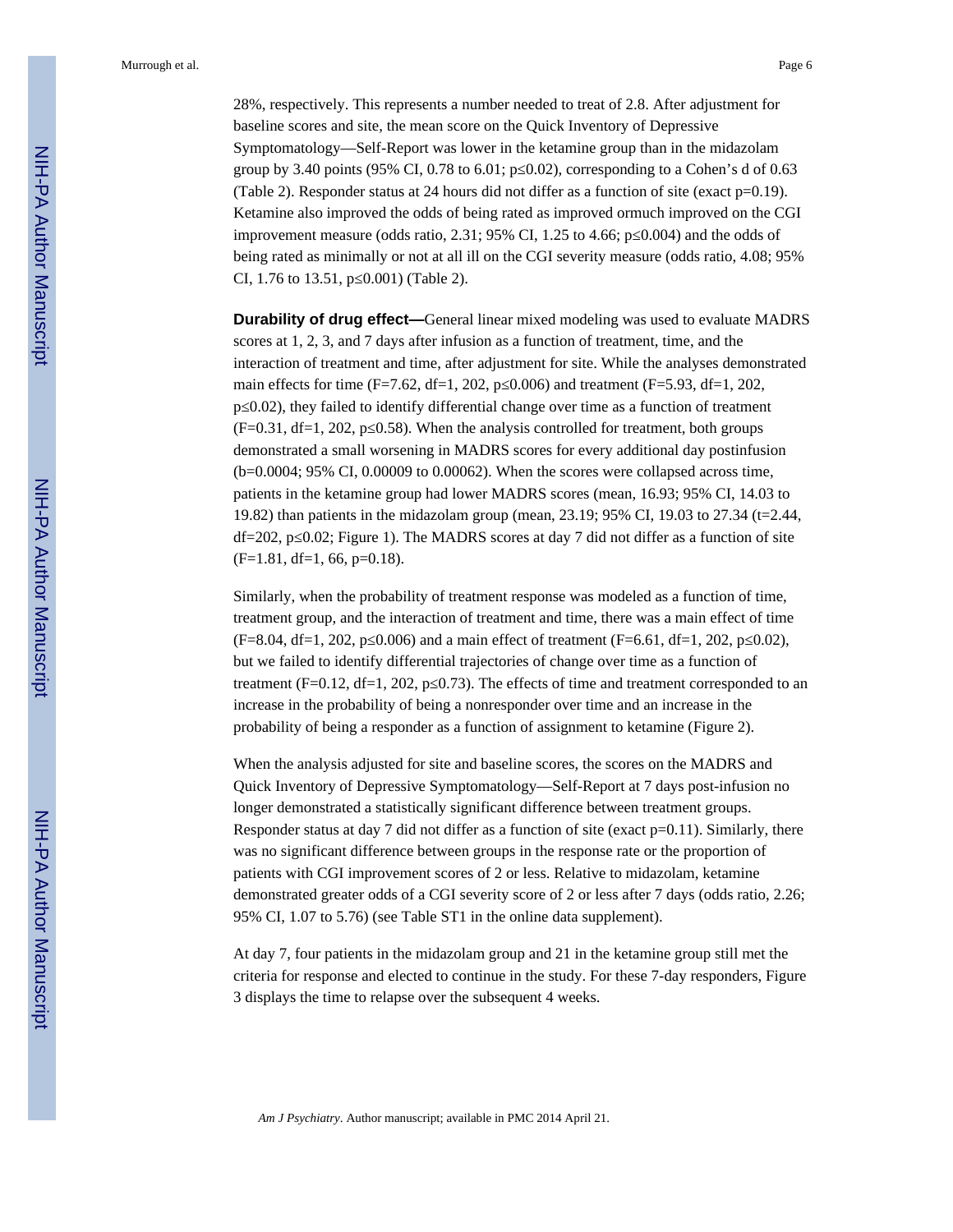#### **Adverse Events**

The most common adverse events in the ketamine group for up to 4 hours after infusion were dizziness, blurred vision, headache, nausea or vomiting, dry mouth, poor coordination, poor concentration, and restlessness. Within this same time period, the most common adverse events in the midazolam group were general malaise, dizziness, headache, restlessness, nausea or vomiting, dry mouth, decreased energy, and poor coordination (Table 3).

Eight of the 47 patients receiving ketamine (17%) had significant dissociative symptoms (i.e., feeling outside of one's body or perceiving that time is moving more slowly or more quickly than normal) immediately after the ketamine infusion; these symptoms resolved by 2 hours postinfusion. No severe psychotic symptoms (paranoia, hallucinations, delusions, or thought disorder) occurred in any patient (see Table ST2 and Figure SF2 in the online data supplement).

On average, mild transient changes in blood pressure were observed on the infusion day (Table 4). The infusion was discontinued for two patients in the ketamine group because of hemodynamic changes. In one case, a blood pressure elevation (peak, 187/91 mm Hg) unresponsive to beta-blocker therapy resulted in infusion termination after 30 minutes. The blood pressure normalized within 10 minutes of infusion cessation. In the other case, there was transient but pronounced hypotension and bradycardia that resolved without sequelae and was followed by overnight observation in the hospital (see Table ST3 in the online data supplement for a description of the serious adverse events).

#### **Discussion**

In this two-site trial in treatment-resistant patients with moderate-to-severe and persistent depressive symptoms, we found that a single low dose of ketamine, as compared with a psychoactive placebo control medication, was associated with a rapid-onset antidepressant effect. We found marked improvements in clinician-administered and patient self-report ratings of depression severity 24 hours after the ketamine infusion. The ketamine responders generally maintained the gains for several days beyond the 24-hour time point; we no longer observed statistically significant differences between treatment groups 7 days following the infusion. These data provide new support for the hypothesis that NMDA receptor modulation can accelerate clinical improvement in patients with severe and chronic forms of depression.

We consistently demonstrated the magnitude and duration of ketamine's benefit across two sites in an ethnically and racially diverse patient group, enhancing confidence in the reliability of these findings. The large and rapid antidepressant effect of ketamine we observed in these patients with a history of three or more failed antidepressant trials is especially significant given the poor prognosis for improvement with currently available antidepressant treatments in treatment-resistant major depression  $(3-5, 29)$ . To maximize internal and external validity, we standardized infusion-monitoring procedures and shielded the primary outcome rater from knowledge of side effects on the day of infusion.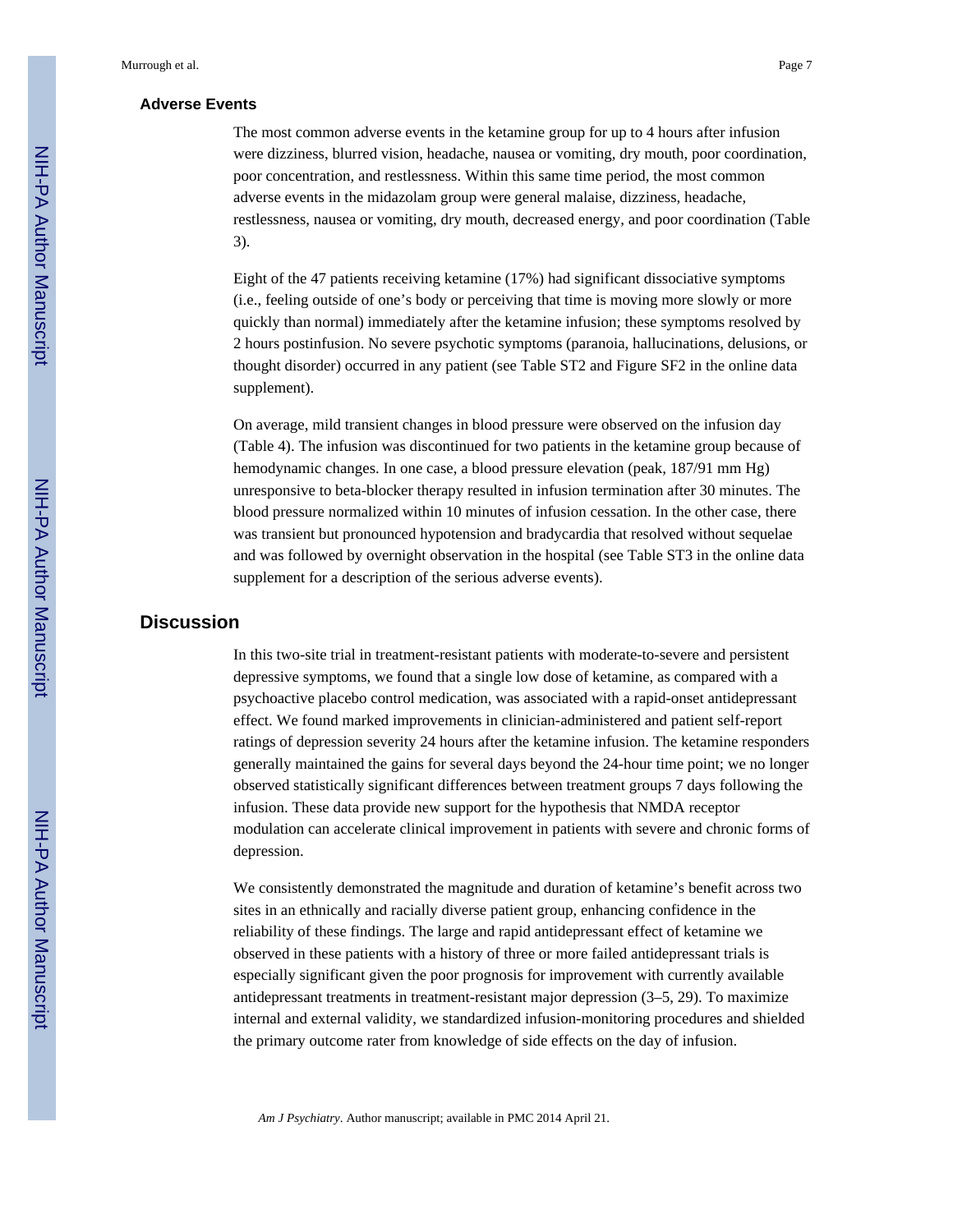Improvements in secondary outcomes of global illness severity also supported the efficacy of ketamine in this trial.

Patients in the ketamine group experienced transient psychoactive and hemodynamic effects consistent with those in previous reports and clinical experience  $(11-15)$ . Ketamine treatment did not increase the risk of emergent psychotic or manic symptoms over the follow-up period (see Figure SF2 in the data supplement accompanying the online version of this article). These findings suggest that ketamine is safe in the short term for nonpsychotic depressed patients when administered at a subanesthetic dose of 0.5 mg/kg over 40 minutes. It is important to note that the safety and efficacy of ketamine in depression beyond a single infusion are largely unknown and that abuse liability and other safety concerns associated with ketamine dictate a cautious approach to its application outside of research (30, 31). The observed hemodynamic changes in a subgroup of patients in our study encourage cardiorespiratory monitoring as an essential component of risk management.

The use of the anesthetic benzodiazepine midazolam as a control condition is a strength of the current study, although there is likely no perfect control condition for ketamine. Our objective was to select an agent that would function as a placebo (devoid of specific antidepressant effects) yet induce transient psychoactive effects designed to enhance study blinding and mitigate the nonspecific salutary impact of receiving an anesthetic agent. While the rates of general adverse events were similar across the two conditions, transient dissociative side effects immediately following study drug infusion were higher in the ketamine condition. Other agents that we considered for use as an active placebo included a sympathomimetic agent such as amphetamine. Amphetamine would have mimicked more closely the known sympathomimetic effects of ketamine (30); however, in contrast to midazolam, amphetamine is devoid of anesthetic properties. Finally, while we considered using a true active comparator with intrinsic antidepressant properties, we found that no pharmaceutical agents were readily available that had established antidepressant properties across a time scale similar to that for ketamine. Following the establishment of the antidepressant properties of ketamine in an optimized placebo-controlled design, future studies may compare schedules of ketamine to active comparators such as electroconvulsive therapy or antidepressant-antipsychotic medication combinations.

The biological mechanisms underlying ketamine's antidepressant activity remain largely unknown. The rapid onset of antidepressant activity we observed is consistent with preclinical work indicating that ketamine rapidly (within hours) increases the number and functioning of synaptic connections involving cortical or hippocampal neurons (32–34). Ketamine appears to rapidly reverse both behavioral and neuronal changes associated with chronic stress, in part through activation of the mammalian target of the rapamycin signaling pathway and stimulation of brain-derived neurotrophic factor signaling (35). It is interesting that a recent study of patients with major depressive disorder found that carriers of the Val66Met (rs6265) single nucleotide polymorphism—representing an attenuation of BDNF functioning—had a smaller antidepressant response to ketamine (36), in line with findings in animal models (34, 37, 38).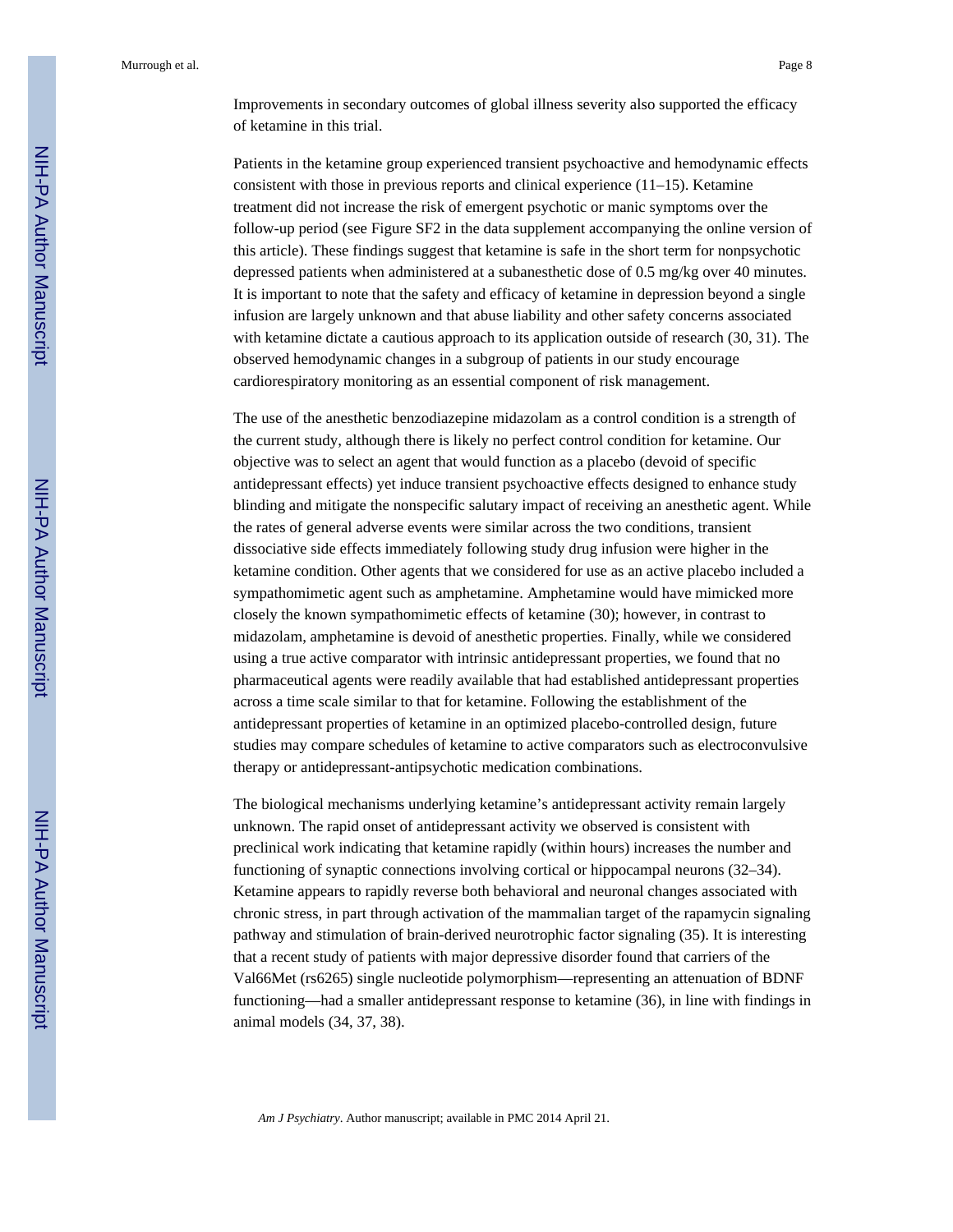Limitations of our trial include stringent enrollment criteria due to concerns about ketamine's psychoactive effects and abuse liability. We believe that the exclusion of patients with histories of psychotic symptoms or substance or alcohol use disorders does not diminish the generalizability of our findings but, rather, offers a clinically relevant riskmitigation strategy. A proportion of screened patients (17.2%) refused or were unable to tolerate psychotropic medication washout prior to randomization, thereby restricting participants to medication-free individuals or those able to tolerate medication washout. The efficacy of ketamine as an adjunct to ongoing therapies is a clinically relevant question not addressed in our study. Finally, we tested the efficacy of a single infusion over a brief follow-up period. The transient antidepressant response to ketamine highlights the need to identify strategies to maintain and prolong the initial response. Two studies of the glutamate-modulating drug riluzole failed to find benefit in prevention of relapse following ketamine administration (13, 39). Additional infusions of ketamine have recently been explored to prolong the antidepressant response (22, 40), although controlled data testing this strategy are not currently available.

In conclusion, treatment-resistant patients in a major depressive episode showed a rapid antidepressant response to a single infusion of ketamine. To our knowledge, the current study represents the largest investigation to date of ketamine in treatment-resistant major depression. Utilizing an optimized active placebo design, the trial provides new evidence for the specific antidepressant effects of ketamine, apart from its nonspecific anesthetic properties. Future research is required to test the antidepressant effects of ketamine beyond a single administration and to characterize its longer-term safety profile.

#### **Supplementary Material**

Refer to Web version on PubMed Central for supplementary material.

#### **Acknowledgments**

Supported by NIMH grant RO1 MH-081870 to Dr. Mathew, by grant UL1 TR000067 from the NIH National Center for Advancing Translational Sciences, by the Department of Veterans Affairs (VA), by a NARSAD Independent Investigator Award and funding from the Brown Foundation, Inc., to Dr. Mathew, by resources and facilities at the Michael E. DeBakey VA Medical Center, and by NIMH Career Development Award 1K23 MH-094707 to Dr. Murrough.

The authors thank J. Moral, D. Reich, J. Joseph, S. Caress, R. de la Garza II, C. Levitch, J. Mahoney, T. Newton, P. Atluri, and M. Suresh.

The views expressed in this article are those of the authors and do not necessarily reflect the position or policy of the Department of Veterans Affairs or the United States government.

#### **References**

1. Collins PY, Patel V, Joestl SS, March D, Insel TR, Daar AS, Anderson W, Dhansay MA, Phillips A, Shurin S, Walport M, Ewart W, Savill SJ, Bordin IA, Costello EJ, Durkin M, Fairburn C, Glass RI, Hall W, Huang Y, Hyman SE, Jamison K, Kaaya S, Kapur S, Kleinman A, Ogunniyi A, Otero-Ojeda A, Poo MM, Ravindranath V, Sahakian BJ, Saxena S, Singer PA, Stein DJ. Scientific Advisory Board and the Executive Committee of the Grand Challenges on Global Mental Health: Grand challenges in global mental health. Nature. 2011; 475:27–30. [PubMed: 21734685]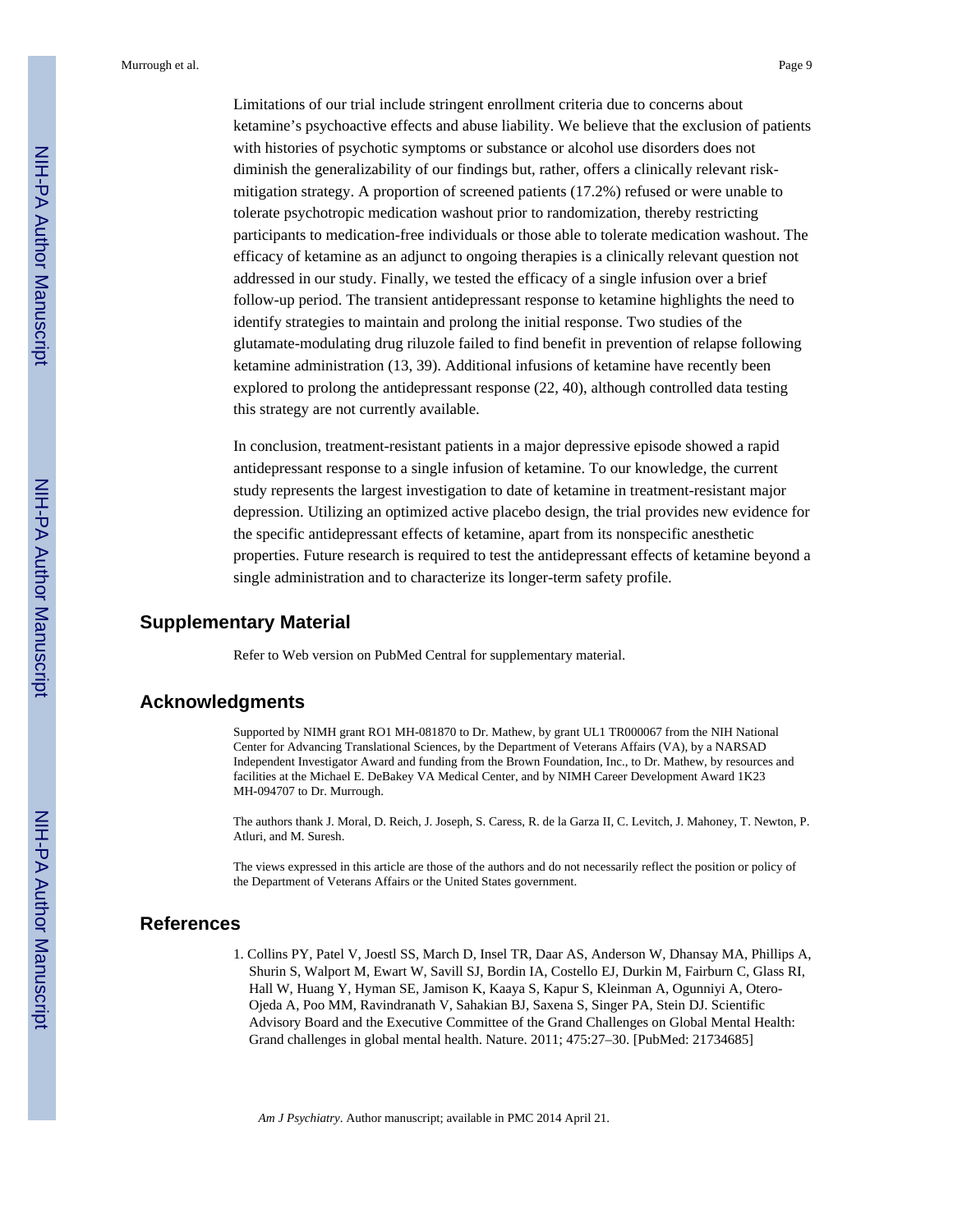- 2. Rush AJ, Trivedi MH, Wisniewski SR, Nierenberg AA, Stewart JW, Warden D, Niederehe G, Thase ME, Lavori PW, Lebowitz BD, McGrath PJ, Rosenbaum JF, Sackeim HA, Kupfer DJ, Luther J, Fava M. Acute and longer-term outcomes in depressed outpatients requiring one or several treatment steps: a STAR\*D report. Am J Psychiatry. 2006; 163:1905–1917. [PubMed: 17074942]
- 3. Rush AJ, Trivedi MH, Wisniewski SR, Stewart JW, Nierenberg AA, Thase ME, Ritz L, Biggs MM, Warden D, Luther JF, Shores-Wilson K, Niederehe G, Fava M. STAR\*D Study Team: Bupropion-SR, sertraline, or venlafaxine-XR after failure of SSRIs for depression. N Engl J Med. 2006; 354:1231–1242. [PubMed: 16554525]
- 4. Trivedi MH, Fava M, Wisniewski SR, Thase ME, Quitkin F, Warden D, Ritz L, Nierenberg AA, Lebowitz BD, Biggs MM, Luther JF, Shores-Wilson K, Rush AJ. STAR\*D Study Team: Medication augmentation after the failure of SSRIs for depression. N Engl J Med. 2006; 354:1243– 1252. [PubMed: 16554526]
- 5. Murrough JW, Charney DS. Is there anything really novel on the antidepressant horizon? Curr Psychiatry Rep. 2012; 14:643–649. [PubMed: 22996298]
- 6. Krishnan V, Nestler EJ. The molecular neurobiology of depression. Nature. 2008; 455:894–902. [PubMed: 18923511]
- 7. Li X, Frye MA, Shelton RC. Review of pharmacological treatment in mood disorders and future directions for drug development. Neuropsychopharmacology. 2012; 37:77–101. [PubMed: 21900884]
- 8. Manji HK, Quiroz JA, Sporn J, Payne JL, Denicoff K, Gray NA, Zarate CA Jr, Charney DS. Enhancing neuronal plasticity and cellular resilience to develop novel, improved therapeutics for difficult-to-treat depression. Biol Psychiatry. 2003; 53:707–742. [PubMed: 12706957]
- 9. Sanacora G, Zarate CA, Krystal JH, Manji HK. Targeting the glutamatergic system to develop novel, improved therapeutics for mood disorders. Nat Rev Drug Discov. 2008; 7:426–437. [PubMed: 18425072]
- 10. Skolnick P, Popik P, Trullas R. Glutamate-based antidepressants:20 years on. Trends Pharmacol Sci. 2009; 30:563–569. [PubMed: 19837463]
- 11. Berman RM, Cappiello A, Anand A, Oren DA, Heninger GR, Charney DS, Krystal JH. Antidepressant effects of ketamine in depressed patients. Biol Psychiatry. 2000; 47:351–354. [PubMed: 10686270]
- 12. Zarate CA Jr, Singh JB, Carlson PJ, Brutsche NE, Ameli R, Luckenbaugh DA, Charney DS, Manji HK. A randomized trial of an Nmethyl- D-aspartate antagonist in treatment-resistant major depression. Arch Gen Psychiatry. 2006; 63:856–864. [PubMed: 16894061]
- 13. Mathew SJ, Murrough JW, aan het Rot M, Collins KA, Reich DL, Charney DS. Riluzole for relapse prevention following intravenous ketamine in treatment-resistant depression: a pilot randomized, placebo-controlled continuation trial. Int J Neuropsychopharmacol. 2010; 13:71–82. [PubMed: 19288975]
- 14. Aan Het Rot M, Zarate CA Jr, Charney DS, Mathew SJ. Ketamine for depression: where do we go from here? Biol Psychiatry. 2012; 72:537–547. [PubMed: 22705040]
- 15. Mathew SJ, Shah A, Lapidus K, Clark C, Jarun N, Ostermeyer B, Murrough JW. Ketamine for treatment-resistant unipolar depression: current evidence. CNS Drugs. 2012; 26:189–204. [PubMed: 22303887]
- 16. First, MB.; Spitzer, RL.; Gibbon, M.; Williams, JBW. Structured Clinical Interview for DSM-IV Axis I Disorders, Patient Edition (SCID-P), version 2. New York: New York State Psychiatric Institute, Biometrics Research; 1995.
- 17. Sackeim HA. The definition and meaning of treatment-resistant depression. J Clin Psychiatry. 2001; 62(suppl 16):10–17. [PubMed: 11480879]
- 18. Rush AJ, Gullion CM, Basco MR, Jarrett RB, Trivedi MH. The Inventory of Depressive Symptomatology (IDS): psychometric properties. Psychol Med. 1996; 26:477–486. [PubMed: 8733206]
- 19. Folstein MF, Folstein SE, McHugh PR. "Mini-Mental State": a practical method for grading the cognitive state of patients for the clinician. J Psychiatr Res. 1975; 12:189–198. [PubMed: 1202204]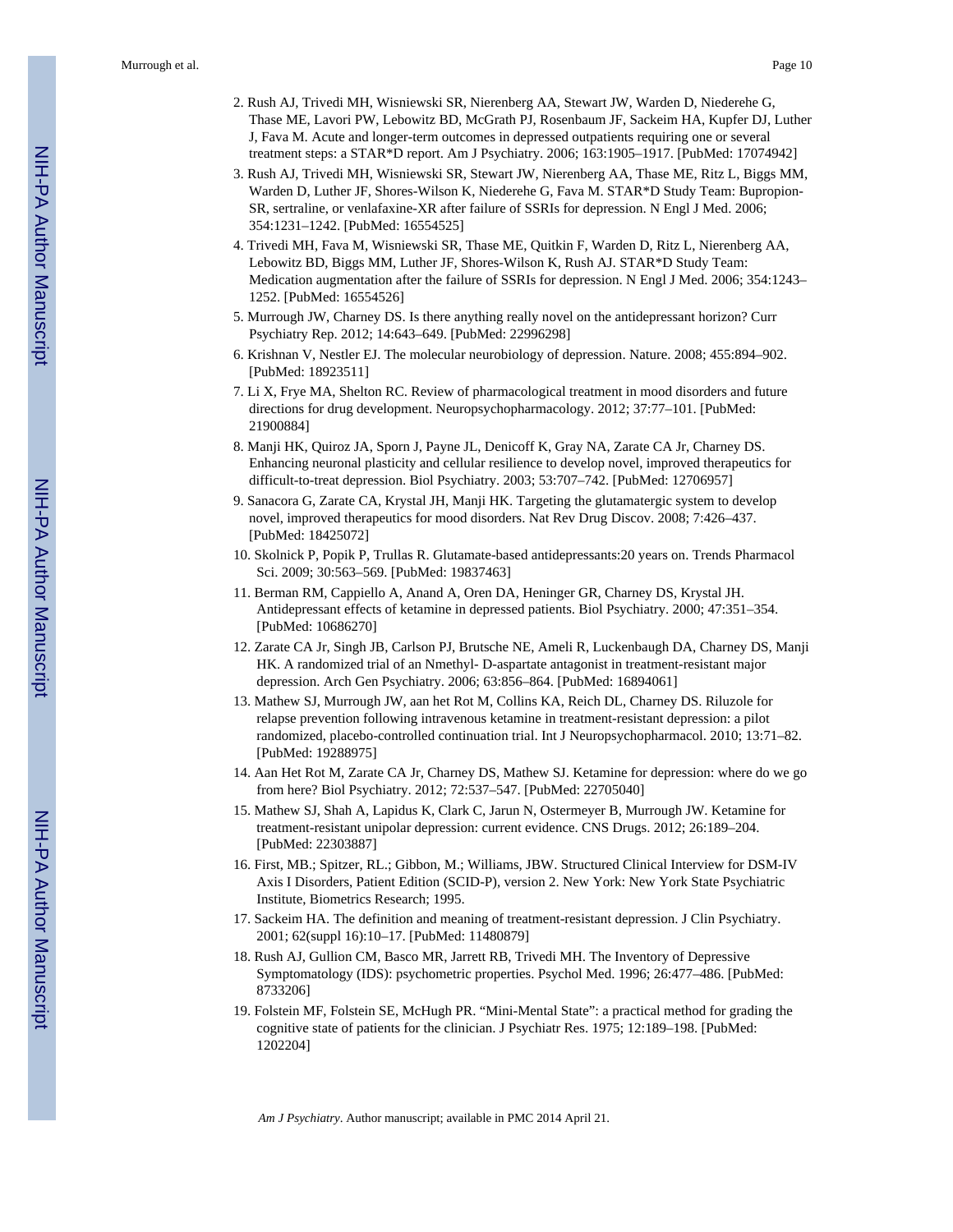- 20. Kanto JH. Midazolam: the first water-soluble benzodiazepine: pharmacology, pharmacokinetics and efficacy in insomnia and anesthesia. Pharmacotherapy. 1985; 5:138–155. [PubMed: 3161005]
- 21. Gross JB, Caldwell CB, Edwards MW. Induction dose-response curves for midazolam and ketamine in premedicated ASA class III and IV patients. Anesth Analg. 1985; 64:795–800. [PubMed: 3160264]
- 22. Murrough JW, Perez AM, Pillemer S, Stern J, Parides MK, Aan Het Rot M, Collins KA, Mathew SJ, Charney DS, Iosifescu DV. Rapid and longer-term antidepressant effects of repeated ketamine infusions in treatment-resistant major depression. Biol Psychiatry. (Epub ahead of print, July 26, 2012).
- 23. Montgomery SA, Åsberg M. A new depression scale designed to be sensitive to change. Br J Psychiatry. 1979; 134:382–389. [PubMed: 444788]
- 24. Rush AJ, Trivedi MH, Ibrahim HM, Carmody TJ, Arnow B, Klein DN, Markowitz JC, Ninan PT, Kornstein S, Manber R, Thase ME, Kocsis JH, Keller MB. The 16-Item Quick Inventory of Depressive Symptomatology (QIDS), clinician rating (QIDS-C), and self-report (QIDS-SR): a psychometric evaluation in patients with chronic major depression. Biol Psychiatry. 2003; 54:573– 583. [PubMed: 12946886]
- 25. Guy, W., editor. ECDEU Assessment Manual for Psychopharmacology: Publication ADM 76–338. Washington, DC: US Department of Health, Education, and Welfare; 1976. p. 218-222.
- 26. Rush AJ, Fava M, Wisniewski SR, Lavori PW, Trivedi MH, Sackeim HA, Thase ME, Nierenberg AA, Quitkin FM, Kashner TM, Kupfer DJ, Rosenbaum JF, Alpert J, Stewart JW, McGrath PJ, Biggs MM, Shores-Wilson K, Lebowitz BD, Ritz L, Niederehe G. STAR\*D Investigators Group: Sequenced Treatment Alternatives to Relieve Depression (STAR\*D): rationale and design. Control Clin Trials. 2004; 25:119–142. [PubMed: 15061154]
- 27. Bremner JD, Krystal JH, Putnam FW, Southwick SM, Marmar C, Charney DS, Mazure CM. Measurement of dissociative states with the Clinician-Administered Dissociative States Scale (CADSS). J Trauma Stress. 1998; 11:125–136. [PubMed: 9479681]
- 28. Overall JE, Gorham DR, Shawver JR. Basic dimensions of change in the symptomatology of chronic schizophrenics. J Abnorm Soc Psychol. 1961; 63:597–602. [PubMed: 14482841]
- 29. Shelton RC, Osuntokun O, Heinloth AN, Corya SA. Therapeutic options for treatment-resistant depression. CNS Drugs. 2010; 24:131–161. [PubMed: 20088620]
- 30. White JM, Ryan CF. Pharmacological properties of ketamine. Drug Alcohol Rev. 1996; 15:145– 155. [PubMed: 16203365]
- 31. Morgan CJ, Muetzelfeldt L, Curran HV. Ketamine use, cognition and psychological wellbeing: a comparison of frequent, infrequent and ex-users with polydrug and non-using controls. Addiction. 2009; 104:77–87. [PubMed: 19133891]
- 32. Li N, Lee B, Liu RJ, Banasr M, Dwyer JM, Iwata M, Li XY, Aghajanian G, Duman RS. mTORdependent synapse formation underlies the rapid antidepressant effects of NMDA antagonists. Science. 2010; 329:959–964. [PubMed: 20724638]
- 33. Li N, Liu RJ, Dwyer JM, Banasr M, Lee B, Son H, Li XY, Aghajanian G, Duman RS. Glutamate N-methyl-D-aspartate receptor antagonists rapidly reverse behavioral and synaptic deficits caused by chronic stress exposure. Biol Psychiatry. 2011; 69:754–761. [PubMed: 21292242]
- 34. Liu RJ, Lee FS, Li XY, Bambico F, Duman RS, Aghajanian GK. Brain-derived neurotrophic factor Val66Met allele impairs basal and ketamine-stimulated synaptogenesis in prefrontal cortex. Biol Psychiatry. 2012; 71:996–1005. [PubMed: 22036038]
- 35. Duman RS, Aghajanian GK. Synaptic dysfunction in depression: potential therapeutic targets. Science. 2012; 338:68–72. [PubMed: 23042884]
- 36. Laje G, Lally N, Mathews D, Brutsche N, Chemerinski A, Akula N, Kelmendi B, Simen A, McMahon FJ, Sanacora G, Zarate C Jr. Brain-derived neurotrophic factor Val66Met polymorphism and antidepressant efficacy of ketamine in depressed patients. Biol Psychiatry. 2012; 72:e27–e28. [PubMed: 22771240]
- 37. Autry AE, Adachi M, Nosyreva E, Na ES, Los MF, Cheng PF, Kavalali ET, Monteggia LM. NMDA receptor blockade at rest triggers rapid behavioural antidepressant responses. Nature. 2011; 475:91–95. [PubMed: 21677641]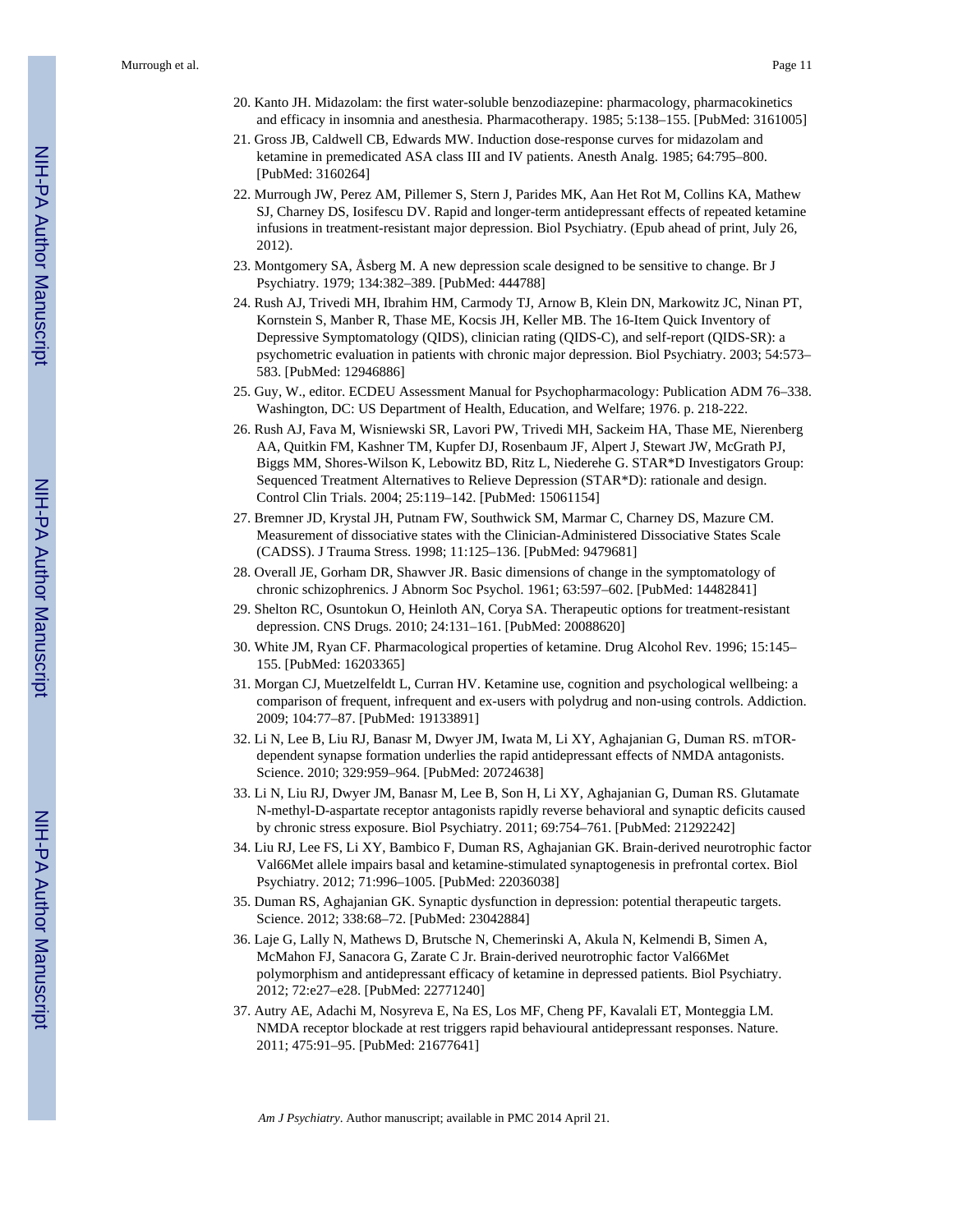- 38. Kavalali ET, Monteggia LM. Synaptic mechanisms underlying rapid antidepressant action of ketamine. Am J Psychiatry. 2012; 169:1150–1156. [PubMed: 23534055]
- 39. Ibrahim L, Diazgranados N, Franco-Chaves J, Brutsche N, Henter ID, Kronstein P, Moaddel R, Wainer I, Luckenbaugh DA, Manji HK, Zarate CA Jr. Course of improvement in depressive symptoms to a single intravenous infusion of ketamine vs add-on riluzole: results from a 4-week, double-blind, placebo-controlled study. Neuropsychopharmacology. 2012; 37:1526–1533. [PubMed: 22298121]
- 40. aan het Rot M, Collins KA, Murrough JW, Perez AM, Reich DL, Charney DS, Mathew SJ. Safety and efficacy of repeated-dose intravenous ketamine for treatment-resistant depression. Biol Psychiatry. 2010; 67:139–145. [PubMed: 19897179]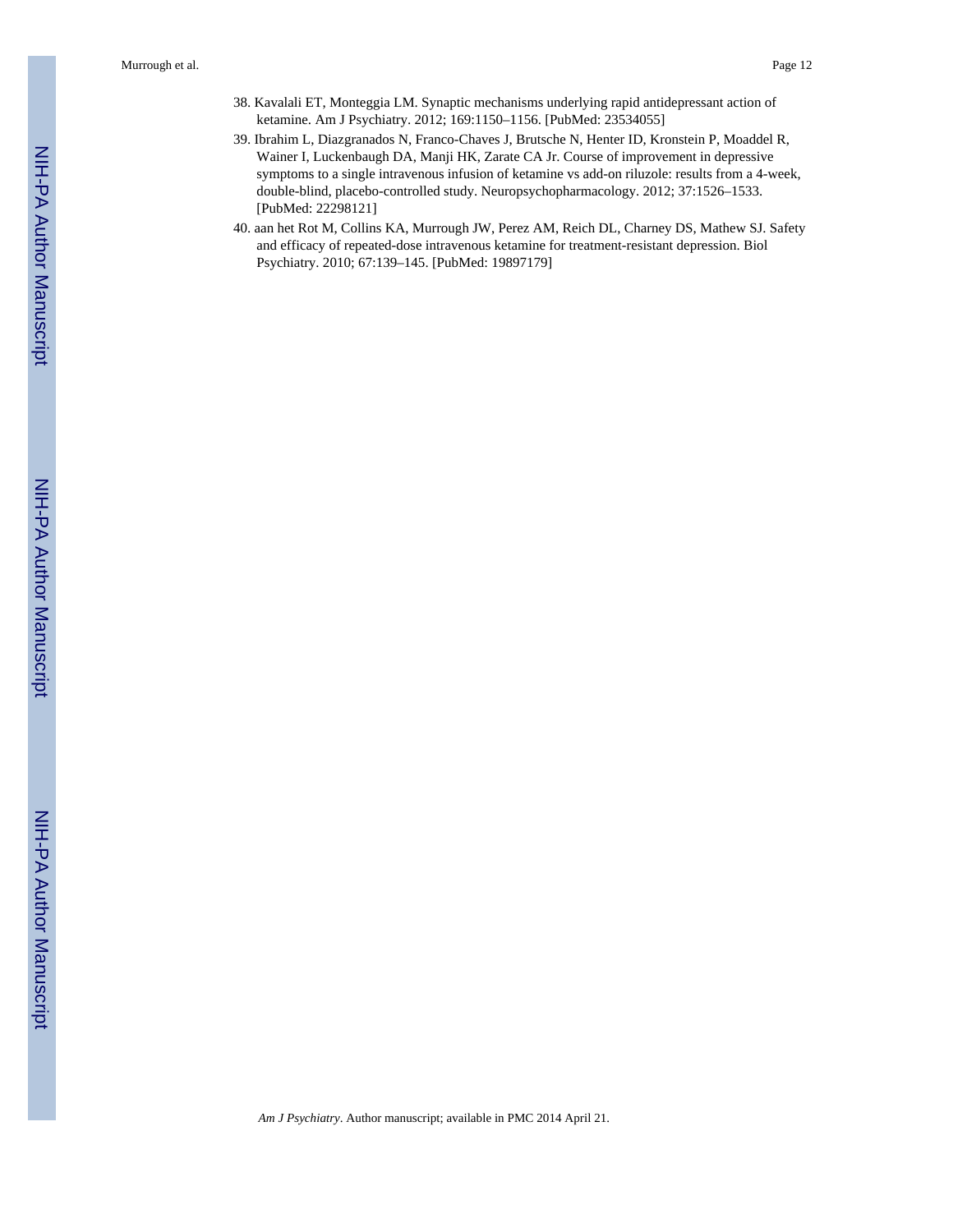Murrough et al. Page 13



**FIGURE 1.**

Change in Depression Severity Over Time in Patients With Treatment-Resistant Major Depression Given a Single Infusion of Ketamine or Midazolama

<sup>a</sup> Modified intention-to-treat group. MADRS scores range from 0 to 60, with higher scores indicating a greater severity of symptoms.

<sup>b</sup> Reduction in MADRS score 24 hours after infusion was the primary outcome measure and was significantly greater for the ketamine group than for the midazolam group ( $p$  0.002).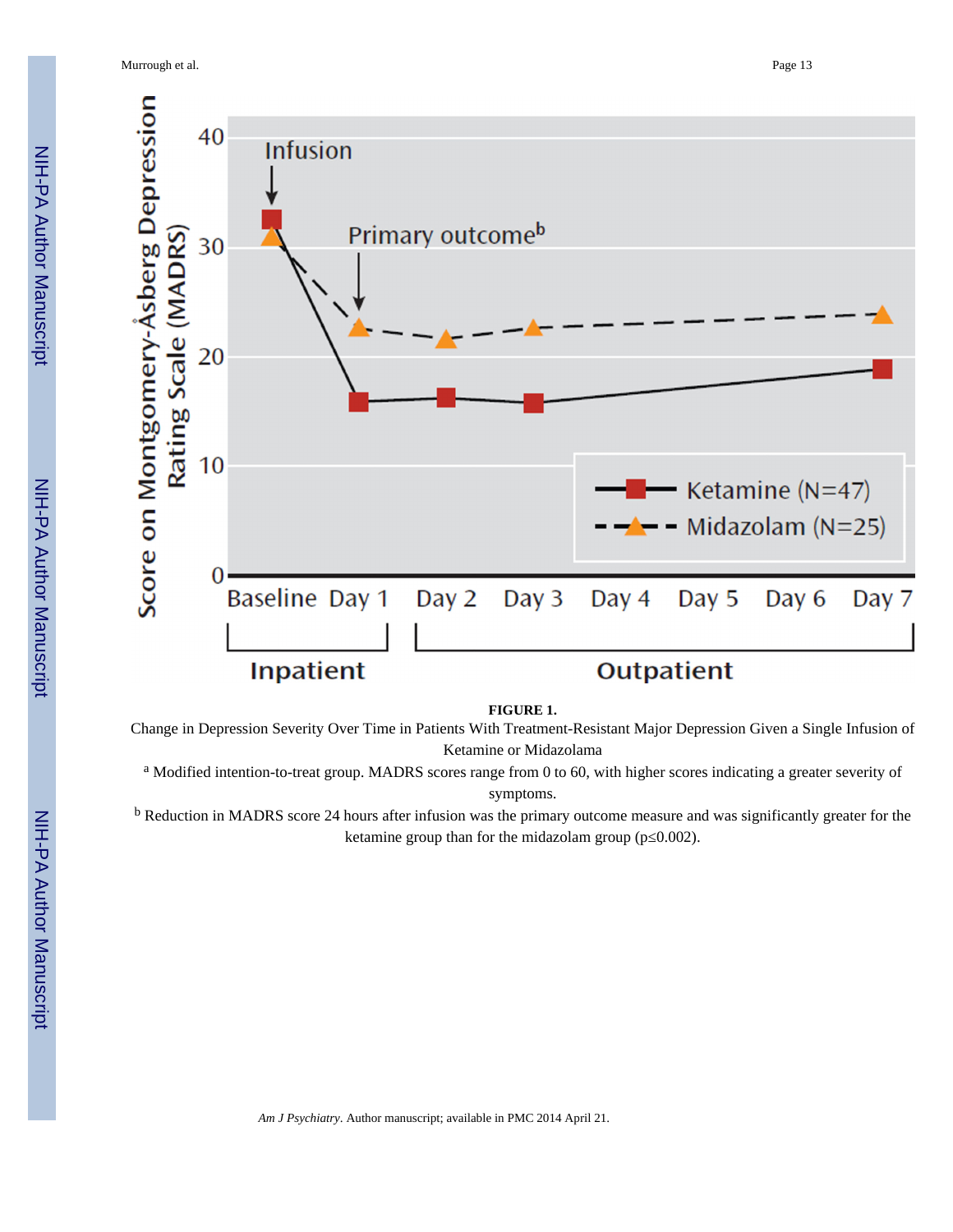Murrough et al. Page 14



**FIGURE 2.**

Response Rates Over Time in Patients With Treatment-Resistant Major Depression Given a Single Infusion of Ketamine or Midazolama

<sup>a</sup> Modified intention-to-treat group. Response at each time point was defined as a decrease from baseline of at least 50% in score on the Montgomery-Åsberg Depression Rating Scale.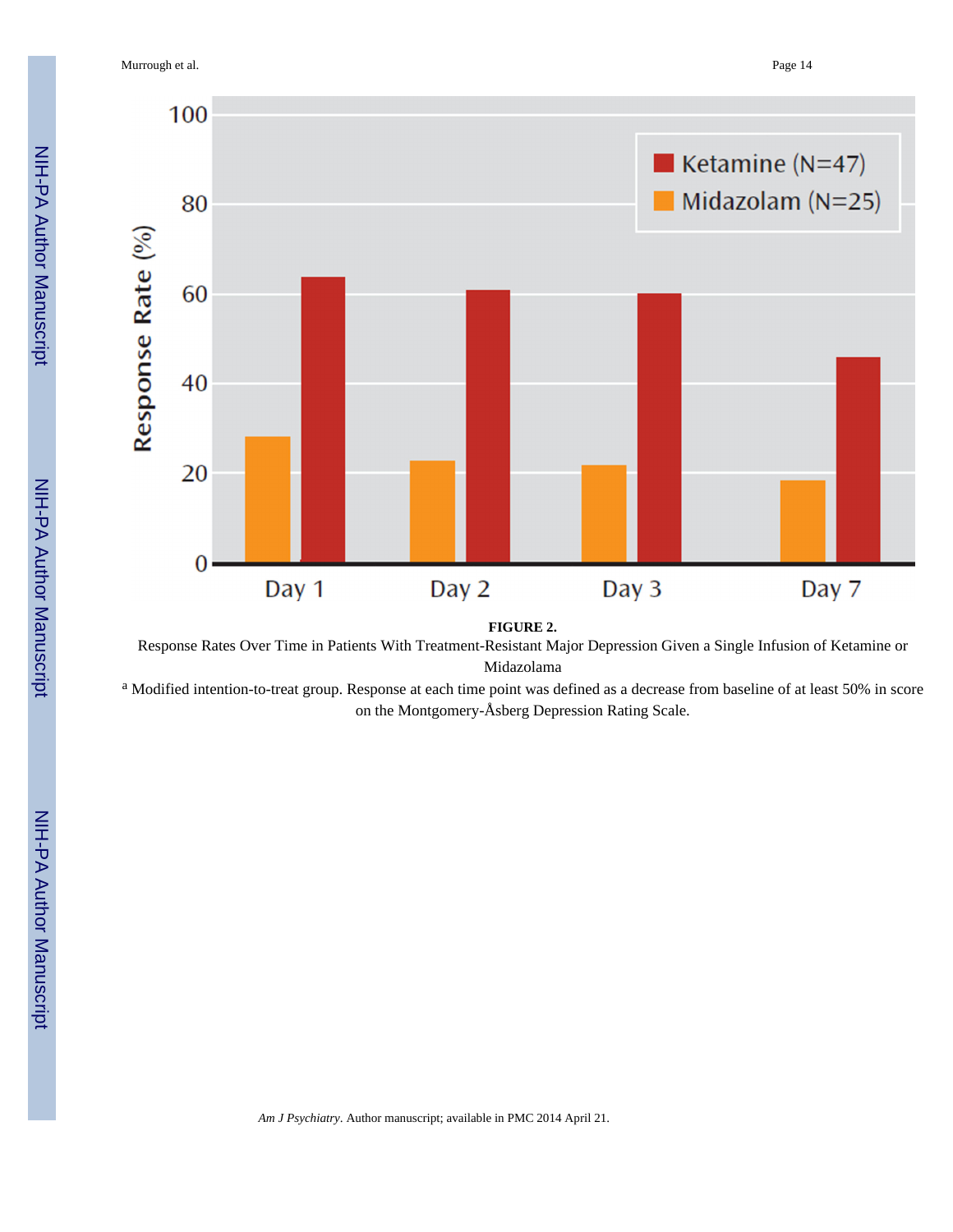Murrough et al. Page 15



**FIGURE 3.**

Time to Relapse for Responders at Day 7 Among Patients With Treatment-Resistant Major Depression Given a Single Infusion of Ketamine or Midazolama

<sup>a</sup> Response was defined as a decrease from baseline of at least 50% in score on the Montgomery-Åsberg Depression Rating Scale (MADRS). Relapse was defined as a MADRS score of 20 or higher maintained for two consecutive visits and meeting criteria for a major depressive episode for 1 week.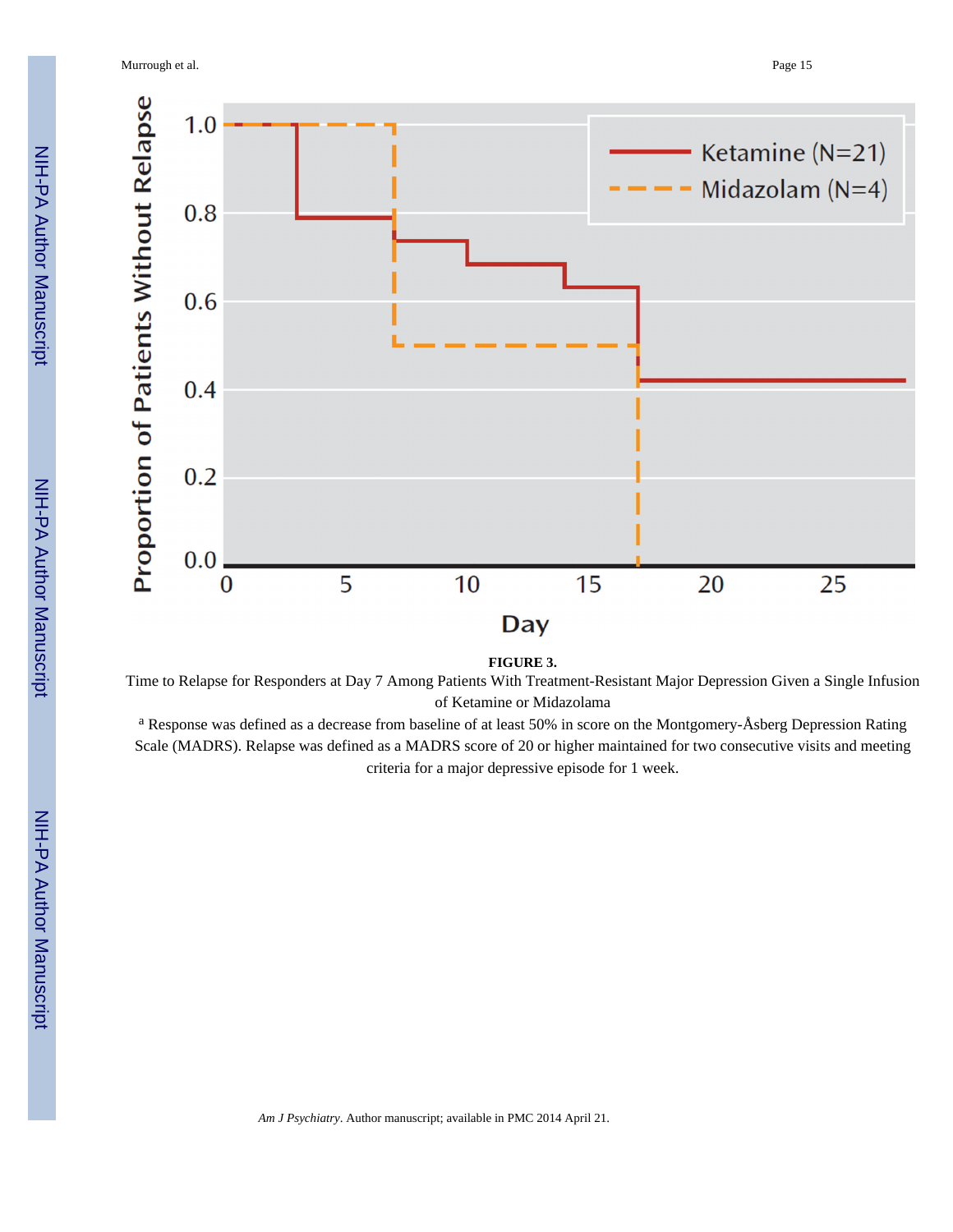#### **TABLE 1**

Characteristics of Patients With Treatment-Resistant Major Depression Given a Single Infusion of Ketamine or Midazolam*<sup>a</sup>*

| Characteristic                                                                                          |                | Ketamine<br>$(N=47)$ |           | Midazolam<br>$(N=25)$ |
|---------------------------------------------------------------------------------------------------------|----------------|----------------------|-----------|-----------------------|
|                                                                                                         | $\mathbf N$    | $\%$                 | ${\bf N}$ | $\%$                  |
| Female sex                                                                                              | 26             | 55                   | 11        | 44                    |
| White                                                                                                   | 37             | 79                   | 23        | 92                    |
| Hispanic ethnicity                                                                                      | $\overline{7}$ | 15                   | 3         | 12                    |
| Recurrent major depressive disorder                                                                     | 28             | 60                   | 16        | 64                    |
| Chronic index episode (lasting 2 years)                                                                 | 33             | 70                   | 16        | 64                    |
| Prior suicide attempt                                                                                   | 14             | 30                   | 9         | 36                    |
| Prior psychiatric hospitalization                                                                       | 23             | 49                   | 13        | 52                    |
| Melancholic features                                                                                    | 31             | 66                   | 16        | 64                    |
| Atypical features                                                                                       | $\overline{4}$ | 9                    | 6         | 24                    |
| Unemployed                                                                                              | 27             | 57                   | 15        | 60                    |
| Married or cohabiting                                                                                   | 19             | 40                   | 10        | 40                    |
|                                                                                                         | Mean           | <b>SD</b>            | Mean      | ${\rm SD}$            |
| Number of major depressive episodes                                                                     | 3.7            | 3.7                  | 4.0       | 3.4                   |
| Duration of index episode (months)                                                                      | 146.6          | 158.3                | 109.2     | 139.0                 |
| Previous antidepressant failures                                                                        | 5.1            | 2.0                  | 5.0       | 1.8                   |
| Age (years)                                                                                             | 46.9           | 12.8                 | 42.7      | 11.6                  |
| Education (years)                                                                                       | 16.5           | 2.3                  | 16.2      | 2.3                   |
| Age at first major depressive episode (years)                                                           | 22.2           | 9.9                  | 19.8      | 9.8                   |
| Duration of major depressive disorder (years)                                                           | 24.2           | 12.5                 | 19.7      | 14.8                  |
| Body mass index $(kg/m2)$                                                                               | 29.4           | 7.5                  | 27.0      | 6.1                   |
| Scores on clinical measures 30-item Inventory of Depressive Symptomatology—Clinician Rated <sup>b</sup> | 48             | 9                    | 48        | 10                    |
| Montgomery-Åsberg Depression Rating Scale <sup><math>C</math></sup>                                     | 32.6           | 6.1                  | 31.1      | 5.6                   |
| 16-item Quick Inventory of Depressive Symptomatology—Self-Report <sup>d</sup>                           | 16.6           | 4.1                  | 16.3      | 4.5                   |

*<sup>a</sup>*Modified intention-to-treat group.

*b* Scores range from 0 to 84, with higher scores indicating a greater severity of symptoms.

*c* Scores range from 0 to 60, with higher scores indicating a greater severity of symptoms.

*d* Scores range from 0 to 27, with higher scores indicating a greater severity of symptoms.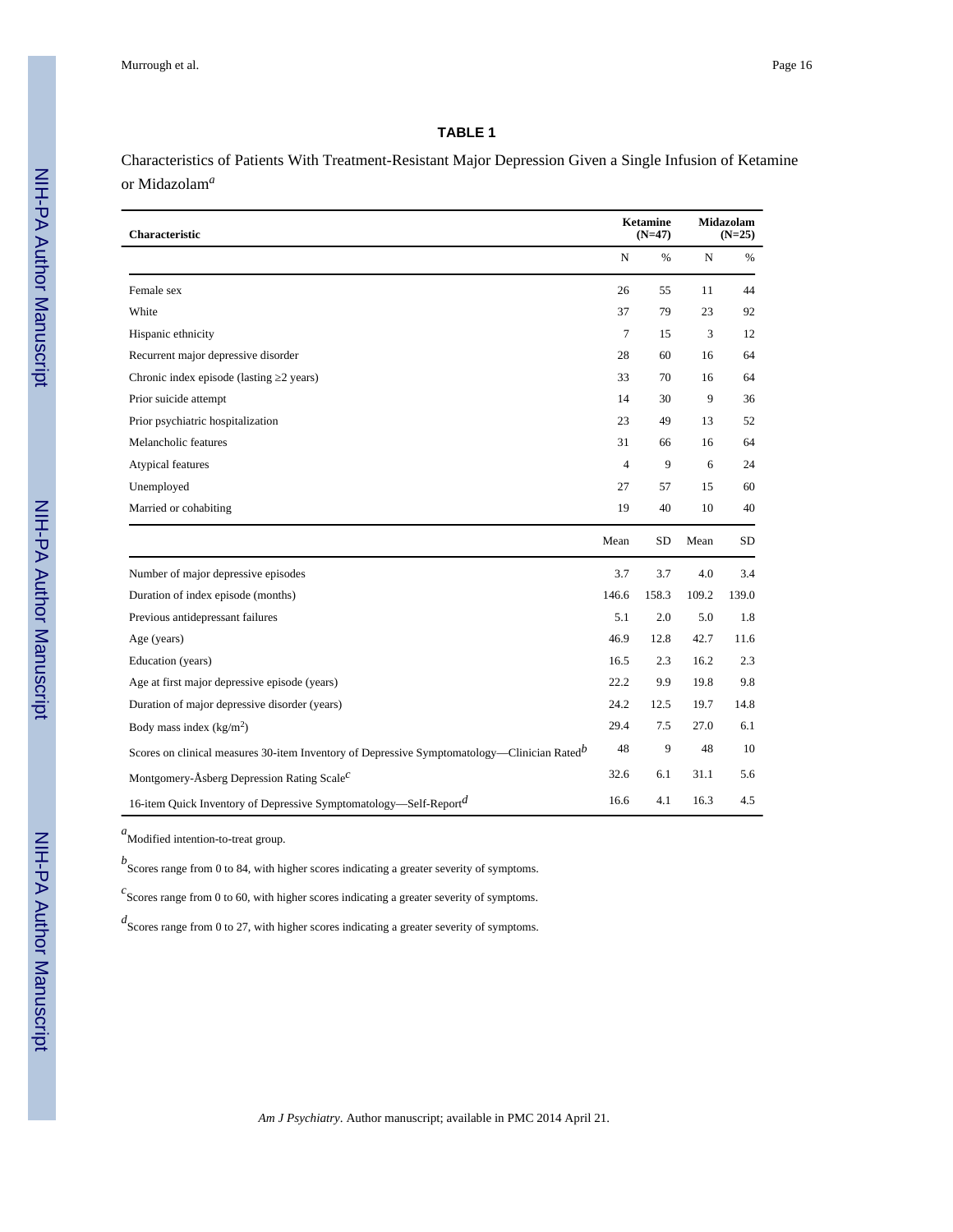#### **TABLE 2**

Clinical Status at 24 Hours of Patients With Treatment-Resistant Major Depression Given a Single Infusion of Ketamine or Midazolam*<sup>a</sup>*

| <b>Clinical Measure</b>                                                                  |       | <b>Ketamine</b><br>$(N=47)$ |                | Midazolam<br>$(N=25)$ |
|------------------------------------------------------------------------------------------|-------|-----------------------------|----------------|-----------------------|
|                                                                                          | Mean  | 95% CI                      | Mean           | 95% CI                |
| Montgomery-Åsberg Depression Rating Scale (MADRS) scoreb                                 | 14.77 | 11.73-17.80                 | 22.72          | 18.85-26.59           |
| Quick Inventory of Depressive Symptomatology—Self Report score <sup><math>c</math></sup> | 8.38  | $6.71 - 10.05$              | 11.78          | $9.63 - 13.92$        |
|                                                                                          | N     | $\frac{0}{6}$               | N              | %                     |
| Response: 50% decrease in MADRS score <sup>d</sup>                                       | 30    | 64                          | 7              | 28                    |
| Clinical Global Impression Scale                                                         |       |                             |                |                       |
| Improvement rating of 2 (much improved) or 1 (very much improved) $e^{\theta}$           | 29    | 62                          | 6              | 24                    |
| Severity rating of 2 (minimally ill) or 1 (not at all ill) <sup><math>f</math></sup>     | 25    | 53                          | $\overline{2}$ | 8                     |

*<sup>a</sup>*Modified intention-to-treat group.

 $b$ <br>Significantly lower score in the ketamine group (t=3.34, df=68, p 0.001).

 $c$ Significantly lower score in the ketamine group (t=6.69, df=68, p 0.01).

*d*</sup> Significantly higher proportion in the ketamine group (p 0.006, exact logistic regression).

*e*<br>
Significantly higher proportion in the ketamine group (p 0.004, ordinal logistic regression).

*f*</sup>Significantly higher proportion in the ketamine group (p 0.001, ordinal logistic regression).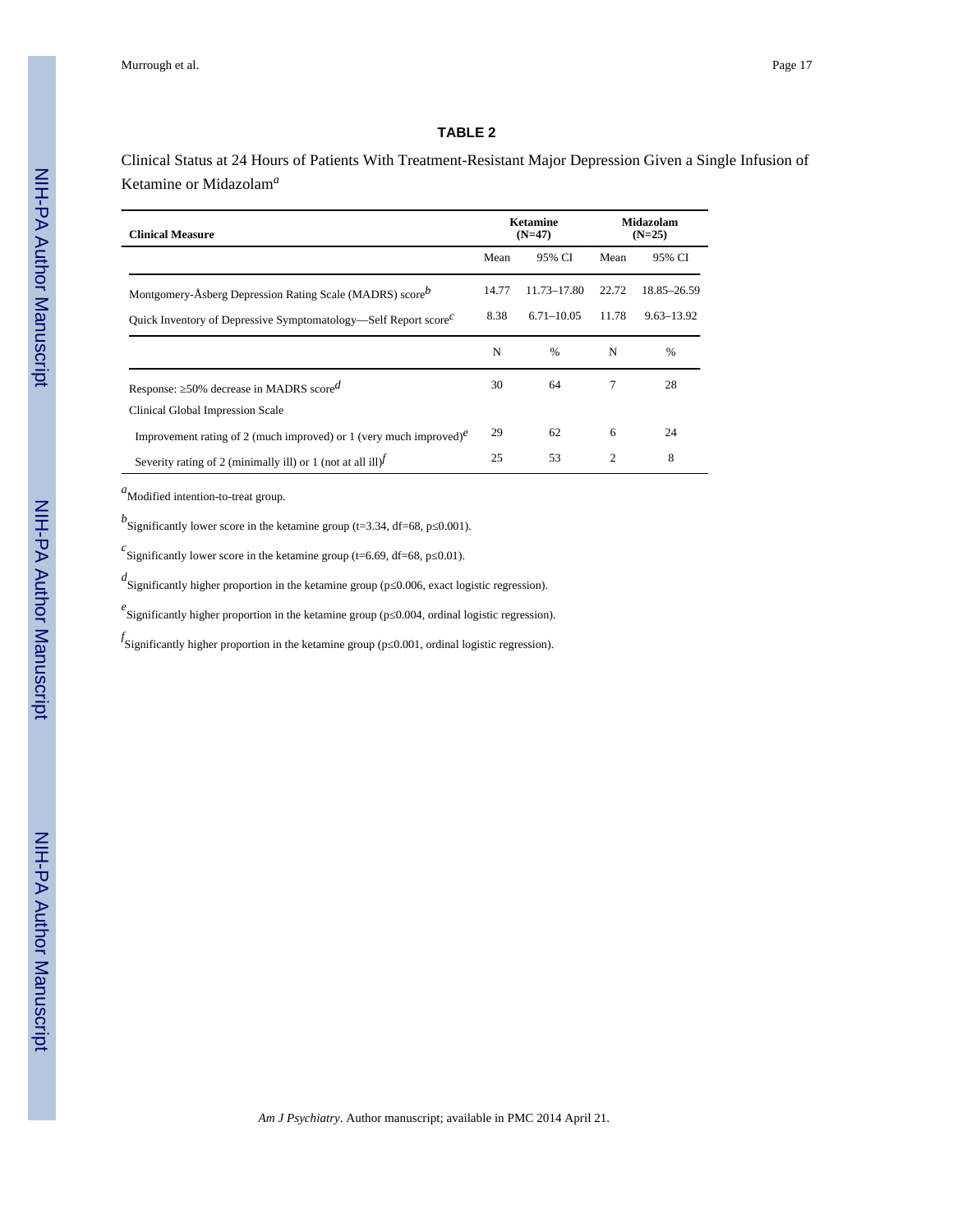# **TABLE 3**

Adverse Events in Patients With Treatment-Resistant Major Depression Given a Single Infusion of Ketamine (N=47) or Midazolam (N=25) Adverse Events in Patients With Treatment-Resistant Major Depression Given a Single Infusion of Ketamine (N=47) or Midazolam (N=25)

|                            |                 |                 |                        | Infusion $\mathrm{Day}^b$ |                 |                         |             |                         |                           |                            |                        | Days 1-7 After Infusion <sup>c</sup> |                          |                          |             |                         |
|----------------------------|-----------------|-----------------|------------------------|---------------------------|-----------------|-------------------------|-------------|-------------------------|---------------------------|----------------------------|------------------------|--------------------------------------|--------------------------|--------------------------|-------------|-------------------------|
|                            |                 |                 | New Onset or Worsening |                           |                 |                         | Distressing |                         |                           |                            | New Onset or Worsening |                                      |                          |                          | Distressing |                         |
|                            | Ketamine        |                 |                        | Midazolam                 |                 | Ketamine                | Midazolam   |                         | Ketamine                  |                            |                        | Midazolam                            | Ketamine                 |                          |             | Midazolam               |
| Adverse Event <sup>a</sup> | Z               | $\sim$          | z                      | $\epsilon$                | Z               | $\mathcal{S}_{\bullet}$ | z           | $\mathcal{S}_{\bullet}$ | Z                         | $\mathcal{S}_{\mathbf{0}}$ | Z                      | $\mathcal{S}_{\bullet}$              | Z                        | $\mathcal{S}_{\bullet}$  | z           | $\mathcal{S}_{\bullet}$ |
| Gastrointestinal           |                 |                 |                        |                           |                 |                         |             |                         |                           |                            |                        |                                      |                          |                          |             |                         |
| Nausea/vomiting            | $\overline{16}$ | 34              | $\sim$                 | $\overline{c}$            | 3               | $\circ$                 |             | ₹                       | 7                         | $\overline{5}$             | $\mathbf{C}$           | $\infty$                             |                          | $\mathbf{C}$             | $\circ$     | $\circ$                 |
| Dry mouth                  | $\mathbf{a}$    | 26              | 4                      | 91                        | $\sim$          | 4                       | $\sim$      | ${}^{\circ}$            | 4                         | $\circ$                    | $\omega$               | $\overline{c}$                       |                          | $\mathcal{L}$            | $\circ$     | $\circ$                 |
| Constipation               | $\mathbf{C}$    | 4               | ⊂                      | $\circ$                   | $\circ$         | $\circ$                 | $\circ$     | $\circ$                 | 4                         | $\circ$                    |                        | 4                                    |                          | $\mathbf{C}$             | $\circ$     | $\circ$                 |
| Diarrhea                   | $\sim$          | 4               |                        | 4                         |                 | $\sim$                  | $\circ$     | $\circ$                 | ۰                         | $\overline{0}$             | 4                      | $\overline{16}$                      |                          | $\mathbf{C}$             | $\circ$     | $\circ$                 |
| Heart                      |                 |                 |                        |                           |                 |                         |             |                         |                           |                            |                        |                                      |                          |                          |             |                         |
| Dizziness on standing      | $\overline{a}$  | $\overline{z}$  | $\mathbf{\sim}$        | $\infty$                  | 3               | 6                       | $\circ$     | $\circ$                 | 6                         | $\overline{13}$            | 5                      | $\overline{c}$                       | $\overline{\mathcal{C}}$ | 4                        |             | 4                       |
| Palpitation                | 5               | Ξ               | ⊂                      | ⊂                         | $\sim$          | 4                       | $\circ$     | $\circ$                 | $\circ$                   | $\overline{13}$            | $\mathbf{C}$           | $\infty$                             | $\mathbf{\sim}$          | 4                        | $\circ$     | $\circ$                 |
| Chest pain                 | $\mathbf{C}$    | 4               | $\circ$                | $\circ$                   |                 | $\sim$                  | $\circ$     | $\circ$                 | $\mathbf{C}$              | 4                          | $\mathbf{\Omega}$      | $\infty$                             | $\circ$                  | $\circ$                  | $\circ$     | $\circ$                 |
| Skin                       |                 |                 |                        |                           |                 |                         |             |                         |                           |                            |                        |                                      |                          |                          |             |                         |
| Increased perspiration     | 5               |                 |                        |                           |                 | $\sim$                  |             | 4                       | 5                         | Ξ                          |                        | 4                                    | $\circ$                  | $\circ$                  | ට           | S                       |
| Itching                    | $\sim$          |                 |                        |                           | $\mathbf{\sim}$ | ᆉ                       | ⊂           | ⊂                       | $\circ$                   | $\overline{13}$            |                        | 4                                    |                          | $\sim$                   | $\circ$     | $\circ$                 |
| Dry skin                   |                 | $\mathbf{\sim}$ |                        | 4                         |                 | $\mathbf{\sim}$         |             | 4                       | $\overline{\mathfrak{c}}$ | 26                         | 5                      | $\overline{c}$                       |                          | $\mathbf{\sim}$          | $\circ$     | $\circ$                 |
| Rash                       |                 | $\mathbf{c}$    | $\circ$                | $\circ$                   |                 | $\mathbf{c}$            | $\circ$     | $\circ$                 | 5                         | $\equiv$                   |                        | 4                                    |                          | $\overline{\mathcal{C}}$ | $\circ$     | $\circ$                 |
| Nervous system             |                 |                 |                        |                           |                 |                         |             |                         |                           |                            |                        |                                      |                          |                          |             |                         |
| Dizziness                  | $\overline{21}$ | 45              | $\sim$                 | $\Omega$                  | ৩               | S                       |             | 4                       | $\circ$                   | $\overline{13}$            |                        | 4                                    | $\mathbf{c}$             | 4                        | $\circ$     | $\circ$                 |
| Headache                   | $\overline{15}$ | 32              | 5                      | $\overline{c}$            | 4               | G                       |             | 4                       | S                         | 32                         | $\overline{ }$         | 28                                   | $\infty$                 | ٩                        |             | 4                       |
| Poor coordination          | $\overline{c}$  | 26              | $\sim$                 | $\overline{c}$            | $\sim$          | 4                       | $\sim$      | $\overline{C}$          | $\mathbf{C}$              | 4                          |                        | 4                                    | ⊂                        | ○                        |             | ₹                       |
| Tremors                    | $\circ$         | 13              | $\circ$                | $\circ$                   | $\circ$         | ⊂                       | $\circ$     | $\circ$                 | 3                         | ç                          | $\mathbf{C}$           | $\infty$                             |                          | $\mathbf{C}$             |             | 4                       |
| Eyes or ears               |                 |                 |                        |                           |                 |                         |             |                         |                           |                            |                        |                                      |                          |                          |             |                         |
| <b>Blurred</b> vision      | $\overline{c}$  | 43              | $\sim$                 | $\infty$                  | n               |                         |             | 4                       | 5                         | Ξ                          | $\sim$                 | $\infty$                             |                          |                          | $\circ$     | $\circ$                 |
| Ringing in ears            | $\mathbf{c}$    | 4               |                        | 4                         | $\circ$         | $\circ$                 | 0           | $\circ$                 |                           | $\mathcal{L}$              |                        | 4                                    | $\mathbf{c}$             | $\mathbf{c}$             | $\circ$     | $\circ$                 |
| Genital/urinary            |                 |                 |                        |                           |                 |                         |             |                         |                           |                            |                        |                                      |                          |                          |             |                         |
| Frequent urination         | $\circ$         | $\circ$         | $\circ$                | $\circ$                   | $\circ$         | $\circ$                 | $\circ$     | $\circ$                 | 4                         | $\sigma$                   | $\circ$                | $\circ$                              | $\circ$                  | $\circ$                  | $\circ$     | $\circ$                 |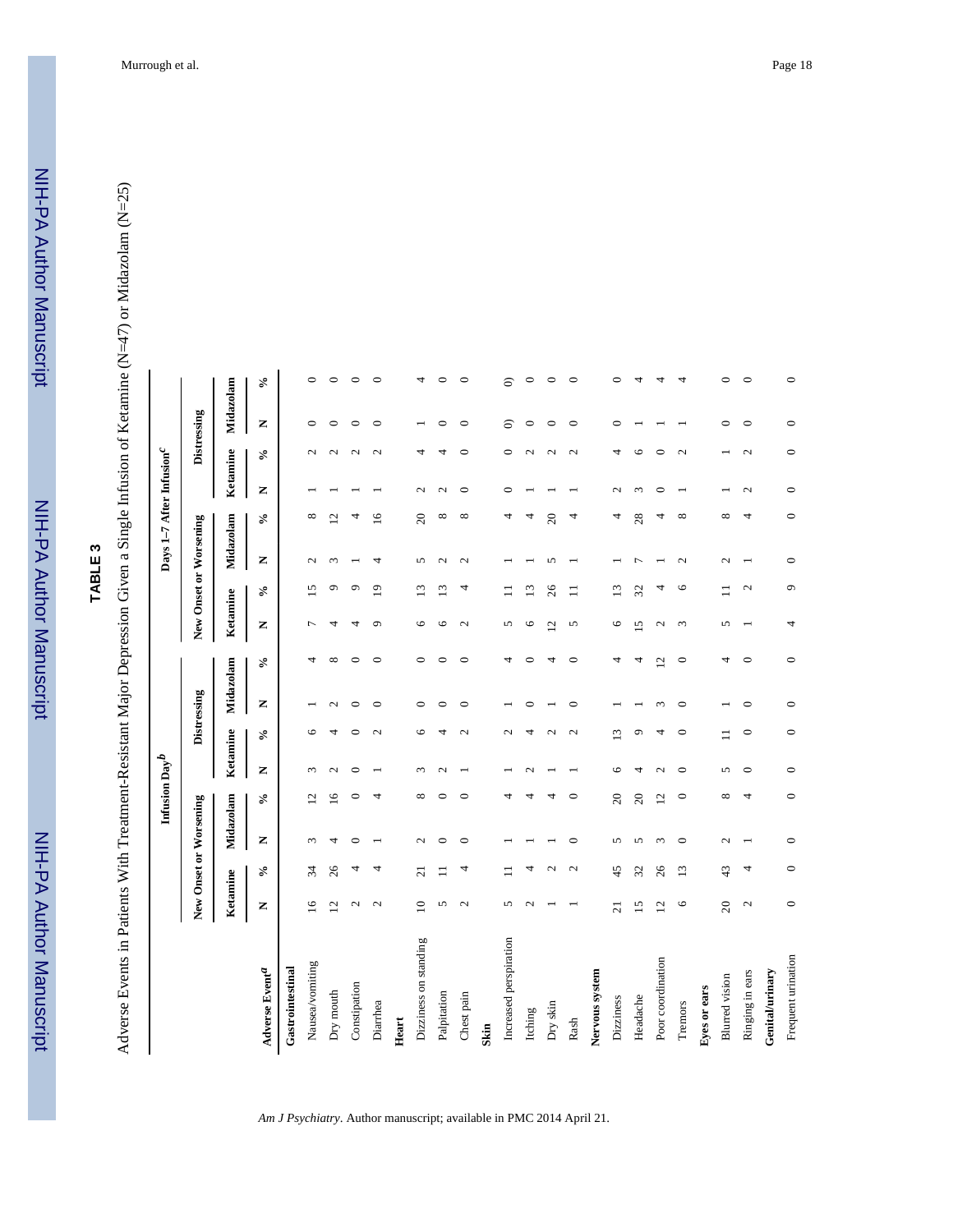|                                                                                                                                             |                |                 |                          | Infusion Day <sup>b</sup> |          |                |             |          |                |                 | Days 1-7 After Infusion <sup>c</sup> |                |                |                 |                          |                |
|---------------------------------------------------------------------------------------------------------------------------------------------|----------------|-----------------|--------------------------|---------------------------|----------|----------------|-------------|----------|----------------|-----------------|--------------------------------------|----------------|----------------|-----------------|--------------------------|----------------|
|                                                                                                                                             |                |                 | New Onset or Worsening   |                           |          |                | Distressing |          |                |                 | New Onset or Worsening               |                |                |                 | Distressing              |                |
|                                                                                                                                             | Ketamine       |                 | Midazolam                |                           | Ketamine |                | Midazolam   |          | Ketamine       |                 | Midazolam                            |                | Ketamine       |                 | Midazolam                |                |
| Adverse Event <sup>a</sup>                                                                                                                  | z              | $\epsilon$      | z                        | ℅                         | Z        | ℅              | z           | ℅        | z              | ℅               | z                                    | ℅              | z              | ℅               | z                        | ℅              |
| Painful urination                                                                                                                           |                |                 |                          | 0                         | 0        | 0              |             | 0        | $\omega$       | G               |                                      |                |                |                 |                          | っ              |
| Difficulty urinating                                                                                                                        | 0              |                 |                          | 0                         |          | ⊂              |             | ∊        |                | $\mathcal{L}$   |                                      | ∊              |                |                 |                          |                |
| <b>Other</b>                                                                                                                                |                |                 |                          |                           |          |                |             |          |                |                 |                                      |                |                |                 |                          |                |
| Poor concentration                                                                                                                          | $\overline{c}$ | 26              | $\overline{\mathcal{C}}$ | ∞                         | $\sigma$ | $\overline{a}$ | 0           | $\circ$  | $\overline{2}$ | 26              | ω                                    | $\overline{2}$ | $\overline{a}$ | 15              | $\overline{\mathcal{C}}$ | $\infty$       |
| Restlessness                                                                                                                                | $\subseteq$    | $\overline{c}$  | ŋ                        | $\overline{20}$           |          | 4              |             | 4        | $\overline{0}$ | ₹               |                                      | 28             | G              | 13              | $\sim$                   | $\overline{2}$ |
| Anxiety                                                                                                                                     |                | 5               |                          | ⊂                         |          | G              |             | ∊        | $\overline{4}$ | $\overline{30}$ |                                      | 28             | G              | $\overline{0}$  |                          | $\overline{c}$ |
| Decreased energy                                                                                                                            |                | Ū               |                          | $\overline{c}$            |          | ٥              |             |          | r              | 15              |                                      | $\overline{6}$ | S              |                 |                          |                |
| Fatigue                                                                                                                                     |                | $\overline{15}$ | $\mathcal{L}$            | ∞                         |          | Ò              |             | 4        | $\overline{a}$ | $\overline{c}$  | 4                                    | $\frac{6}{1}$  | ∞              | $\overline{11}$ |                          |                |
| General malaise                                                                                                                             | 3              | $\circ$         | $\overline{ }$           | 28                        | $\circ$  | $\circ$        | 2           | $\infty$ | $\overline{a}$ | $\overline{21}$ | Γ                                    | 28             | 3              | $\circ$         | 4                        | $\overline{0}$ |
| $a_{\text{From the modified version of the Patient Rated Invenitory of Side Effects (26), excluding sleep and sexual functioning domains.}$ |                |                 |                          |                           |          |                |             |          |                |                 |                                      |                |                |                 |                          |                |

*Am J Psychiatry*. Author manuscript; available in PMC 2014 April 21.

*b*Measured at 40 minutes, 120 minutes, and 240 minutes after the infusion.

 $b$  Measured at 40 minutes, 120 minutes, and 240 minutes after the infusion.  $^{\rm c}$  Measured at 24 hours, 48 hours, 72 hours, and 7 days after the infusion.

*c*Measured at 24 hours, 48 hours, 72 hours, and 7 days after the infusion.